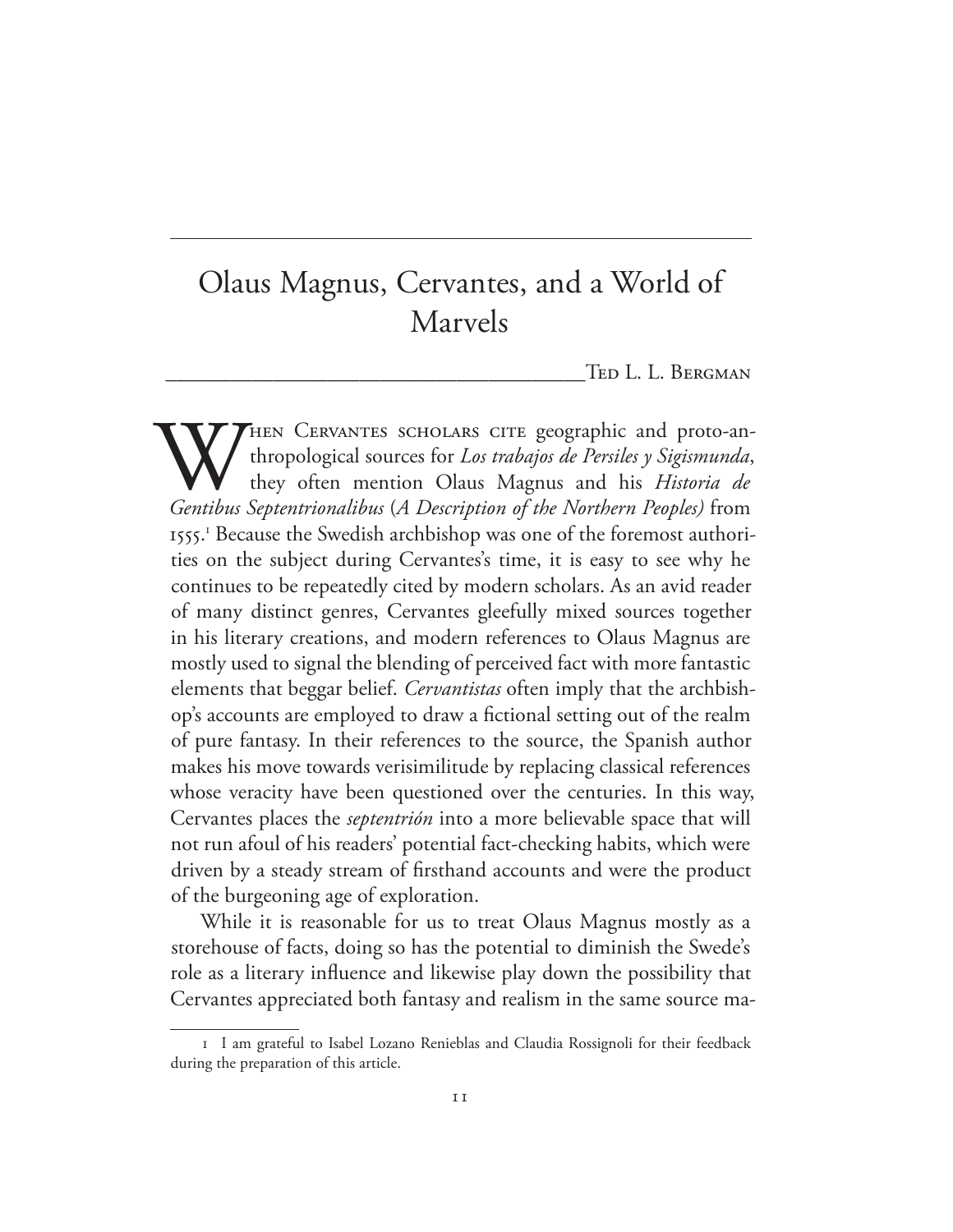terial. Assuming that Cervantes did read *A Description of the Northern Peoples* in some form, and because Olaus Magnus's work contains so much marvel and magic, so many monsters and superhuman heroes, Cervantes must have detected some similarity with his beloved books of chivalry, albeit with a exotic northern twist. This study aims to demonstrate the value of including Olaus Magnus in discussions about the literary influences underlying *Los trabajos de Persiles y Sigismunda*. The aim here is not to trace instances in which a Swedish source supersedes its Mediterranean counterparts, but rather argue a more general point while laying the foundation for future study: a humanist author from the North is no less likely than his Southern colleagues to be a wellspring of marvelous narrative writing and romance. These aspects must be reckoned with when we cite Olaus Magnus as an inspiration, among many, for Cervantes's novel. It essential that we avoid isolating the archbishop within the generic confnes of travel writing and miscellanies, lest we minimize his penchant for the marvelous, the very thing that both authors associate so heavily with the *septentrión* and which forms such a strong link between them.

Olaus Magnus (in Swedish, Olof Månsson) was a Catholic priest who, with the advent of the Reformation, was exiled from Sweden with his brother Johannes and eventually found refuge in Italy, spending most of his time between Rome and Venice. After his brother's death in 1544, Olaus was named archbishop of Uppsala while in exile, and he never returned to his now permanently Protestant homeland. Through their writings, both brothers became known as chief authorities on the history, geography, and ethnography of any country north of Denmark that was not England, Ireland, or Russia. Olaus's 1555 *A Description of the Northern Peoples* is really a commentary on his *Carta Marina*, a large wall map that was first printed as a woodcut sixteen years earlier in 1539. As Leena Miekkavaara explains, "With his map, Olaus Magnus wanted to rectify the faulty representation of the earlier—especially the widespread Ptolemaic—maps, and he also wanted to show the Catholic Church the extent of the area which had been lost to Lutheranism. But, above all, he wanted to describe his dear native country as accurately and impressively as possible"  $(5)$ . The original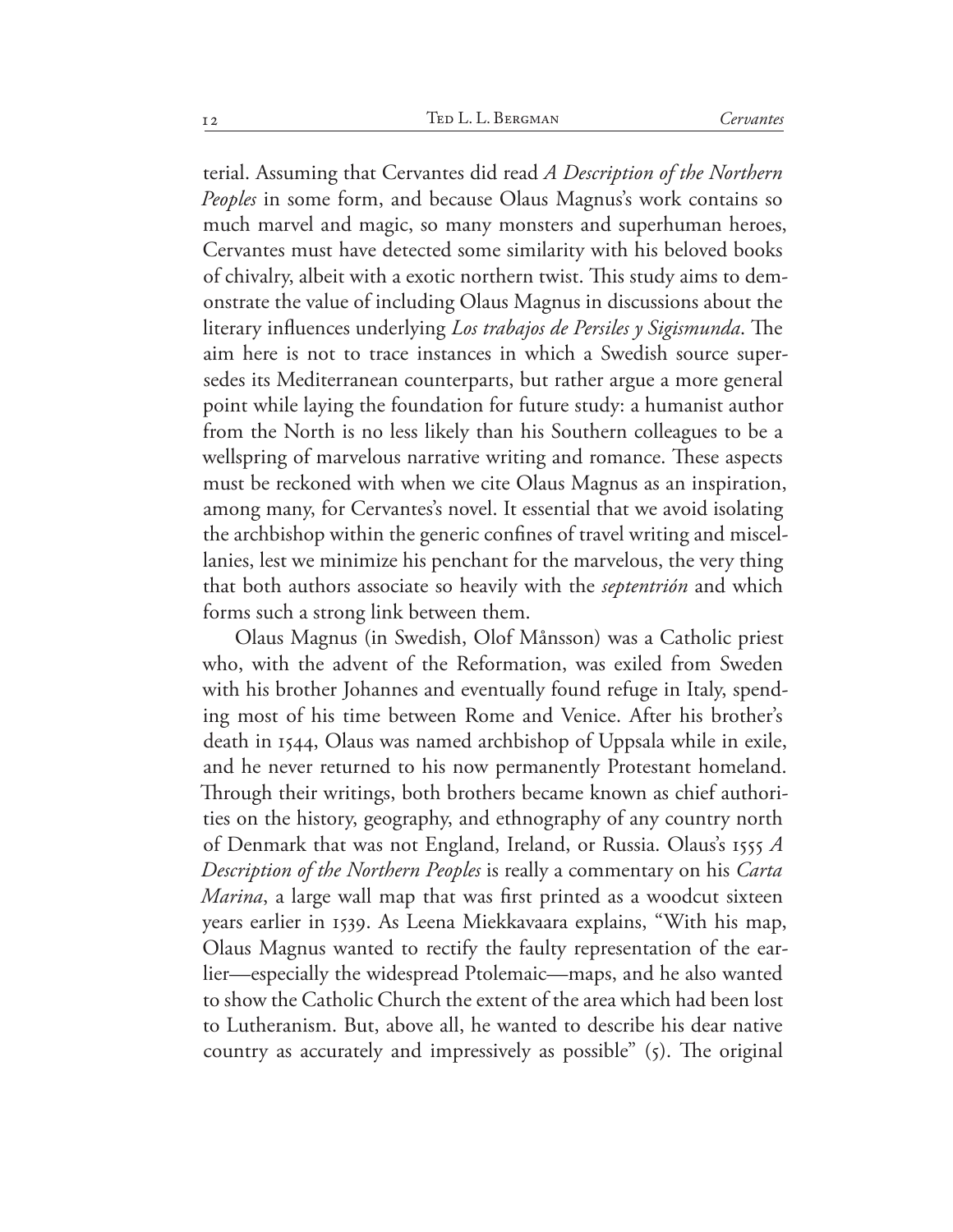woodcut of the map (with only two known surviving copies) also exists in a copperplate edition from 1572 that is equally detailed, although smaller in size (Miekkavaara 4).

The content of the *Carta Marina* is an integral part of *A Description of the Northern Peoples* because the later work contains dozens of woodcuts that duplicate images from the map. While the original *Carta Marina* only appears in simplifed form in some editions of later books, much of the full-sized map's visual content would be easily available to anybody looking at the chapter headings of the frst Latin edition of *A Description of the Northern Peoples* from 1555, as well as a number of subsequent translations. Olaus Magnus also wrote an annotated legend for the *Carta Marina*, a sixteen-page Italian booklet titled *Opera breve*, and a preliminary outline for the 815-page Latin book that was to follow. Olaus Magnus died in 1557, only two years after the publication of his written masterpiece. By 1617, the year of publication for Cervantes's *Los trabajos de Persiles y Sigismunda*, there were at least eleven diferent printed versions of *A Description of the Northern Peoples* produced throughout Europe (Ahlenius 126-33).

Olaus Magnus was certainly not the only source that Cervantes used for describing the northern reaches of the globe, but the former archbishop of Uppsala was one among a select group of true authorities, and a rare example of a widely published writer with personal experience of the region. As Isabel Lozano Renieblas has written,

Baste echar un vistazo a cualquier atlas de la época para comprobar que los nombres de Olao Magno, Zeno, Ziegler o Bohemo (Támara en la traducción española) se citan constantemente. Eran las fuentes de casi toda la documentación sobre el septentrión hasta bien entrado el siglo XVII. (*Cervantes y el mundo* 26)

Yet Olaus Magnus stands apart, even among these experts. Ziegler had never visited Norway or Sweden, but instead relied upon information that he obtained in Rome from four Scandinavians, specifcally two Norwegian archbishops, a Swedish future schoolmaster at Vadstena, and Johannes Magnus, Olaus's own brother who was writ-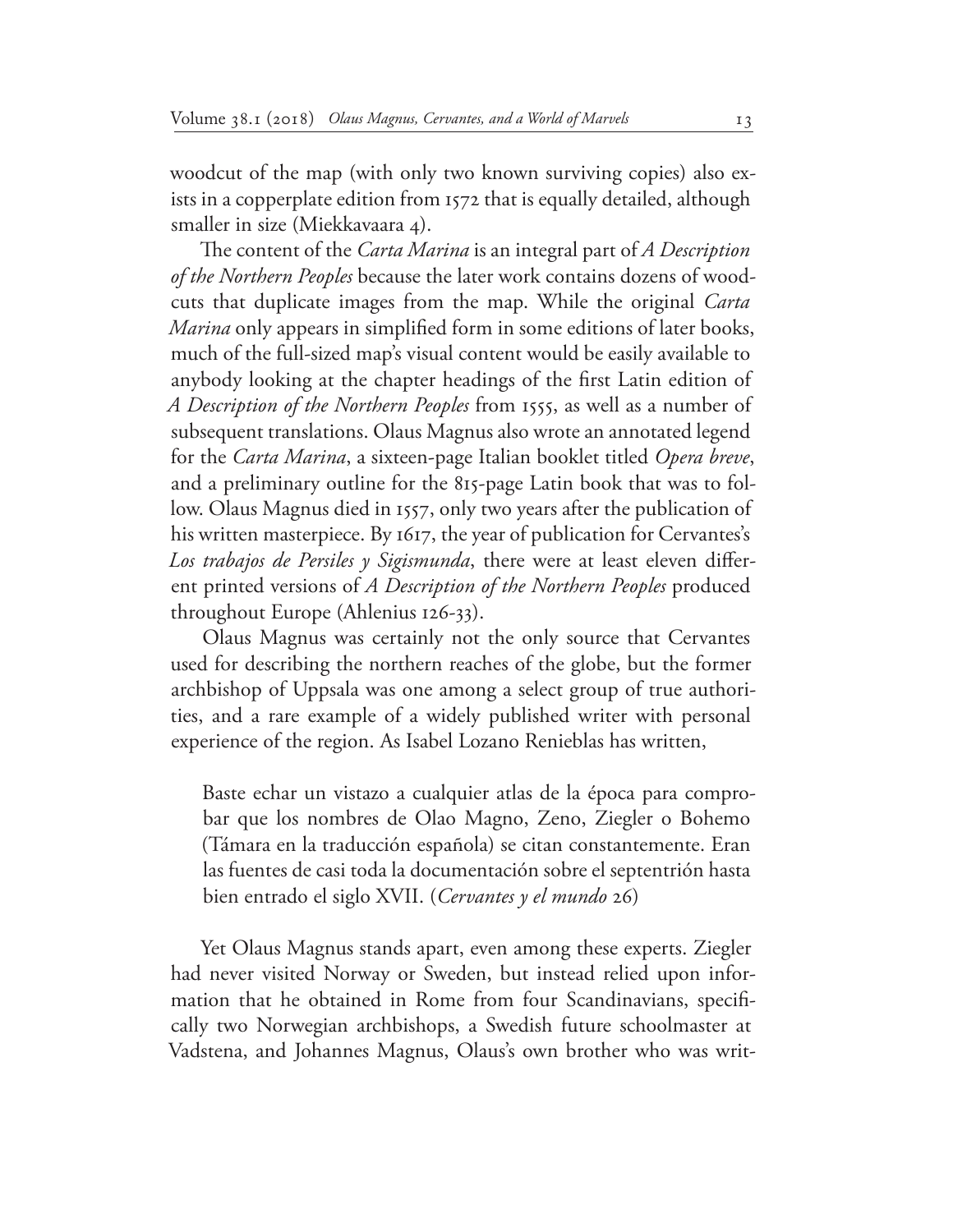ing his own history of the Swedish homeland (Ahlenius 35-36). Like Ziegler, Johann Boemus ("Boemo" or "Támara") was "a collector, dependent upon the observations of others," and seems to have acknowledged as much himself (Hogden 293). "Zeno" refers to Nicolò Zeno, a descendant of his exact namesake, the elder who supposedly traveled far enough north to discover the island of Frisland in the late fourteenth century. As scholars have pointed out, the veracity of the elder Zeno's (and his brother Antonio's) accounts remains seriously in doubt, and so too the younger's map made from these family sources. Also, "La archiconocida carta de navegar de Nicolò el Joven es para muchos una reelaboración ingeniosa de lugares y datos que utiliza con enorme libertad e imaginación" (Alda Heikkilä 880), and in response to one scholar's claim that "Zeno's renowned map of 1548 was the prototype of Olaus' representation of Greenland in the *Carta Marina*," John Granlund and G. R. Crone answer that "the contrary is certainly the case" (Granlund and Crone 37). In Cervantes's own time, the most infuential Spanish "collector" and appropriator of Olaus Magnus's own accounts, Antonio de Torquemada, was not alone in his opinion of the archbishop as an authority. He wrote that among his preferred sixteenth-century authorities, Olaus Magnus was "mejor que todos," despite any limitations to the Swedish archbishop's deep personal knowledge (793). Torquemada's fascination with the *septentrión* is quite representative of his *Jardín de fores curiosas*, a book based on the idea that curiosity compels us to look into the unknown. Looking to the Far North for prominent examples created both risks and rewards for the author.

La inclusión de las materias más maravillosas e increíbles de la obra de Olao Magno contribuyó sin duda al gran éxito del *JFC* y de las nueve reimpresiones que alcanzó. Pero este mismo contenido también provocó el desprecio del cura en *Don Quixote*, que tildó la obra de una de las más disparatadas de su época. (Johnston 72)

Regarding the specifc subject matter, this problematic relationship between wonder and credibility did not start with Torquemada, but rath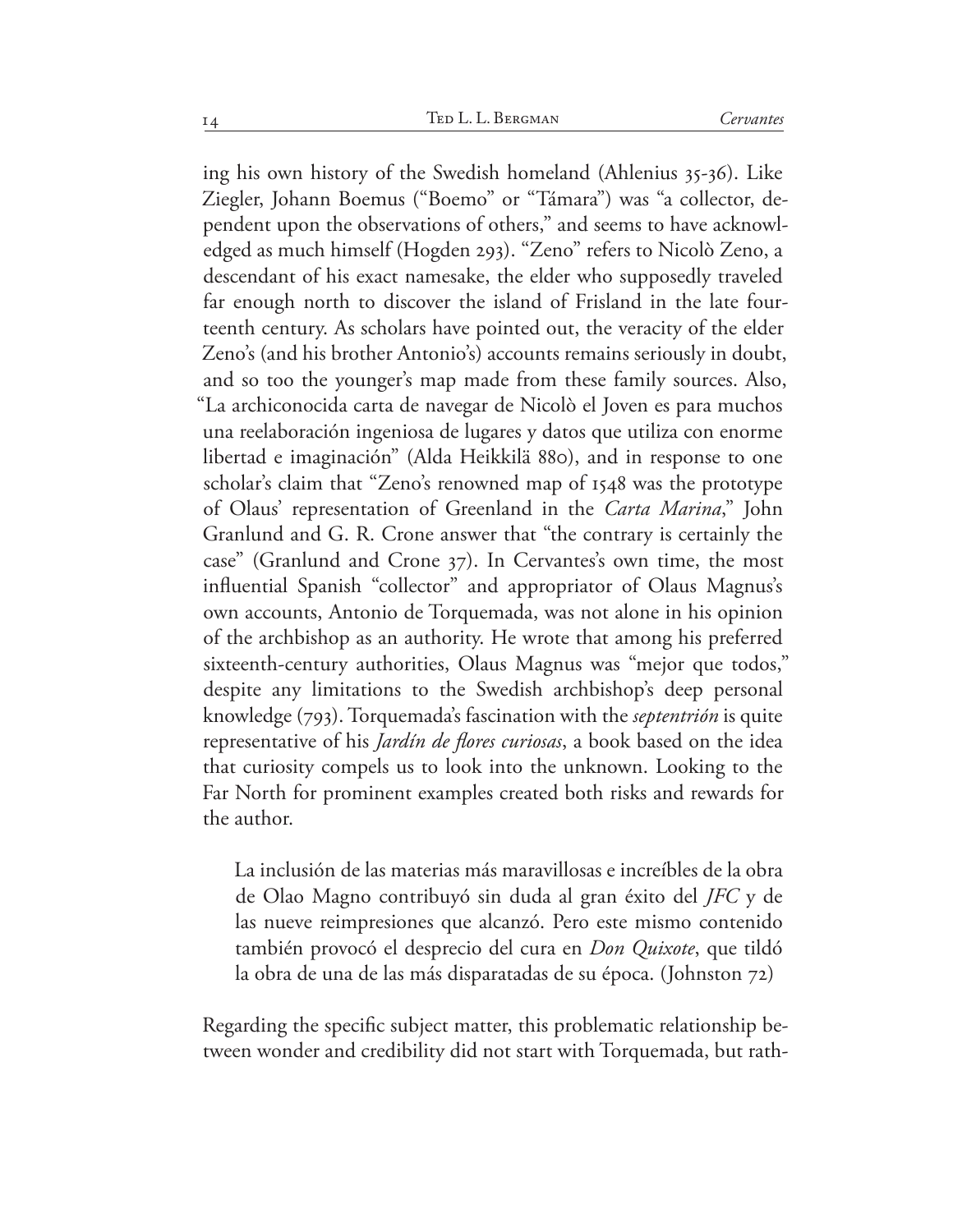er with Olaus Magnus. He was aware of the problem and addressed it throughout his *Historia*.

I side with many who take for granted that Olaus Magnus, whether directly or indirectly, was a source for Cervantes. The exact amount of directly transmitted information from the archbishop's maps and texts to *Persiles y Sigismunda* is something that can never be measured to a precise degree. This is because his influence was widespread and could have been handed down to Cervantes through any number of intermediaries (Lozano Renieblas, *Cervantes y el mundo* 24). The question of direct infuence is further complicated when specifc sections of *A Description of the Northern Peoples* referenced by Cervantes can be found elsewhere and themselves were probably "collected" secondhand by the archbishop. Despite his residency and travels in the North, and because he was a product of his Renaissance Humanist environment, Olaus Magnus could not avoid the lure of classical authorities. Perhaps the most cited example of complicated sourcing is the case of lycanthropy which, while cited in *A Description of the Northern Peoples*  and *Persiles y Sigismunda*, can be found in authors dating all the way back from Pliny, up until debates contemporary with very writing of Cervantes's novel (Lozano Renieblas, *Cervantes y el mundo* 27-29).

Lozano Renieblas's thoughts on how the author of *Don Quixote*  might have learned about werewolves reminds us that the search for sources often has been based on "el supuesto de que Cervantes no sabía latín" (30). This is supported by Daniel Eisenberg's assertion that "Cervantes no demuestra conocer ningún autor clásico que no existiera en traducción," which brings us to Eisenberg's related point that Cervantes not only read books in Italian, but must have preferred the Italian originals over their Spanish translations (Eisenberg 88, 90). This leads me to support an old assertion that, in moments when he relied upon Olaus Magnus as a source, Cervantes was most likely reading from an Italian translation (Cervantes XXIII). He surely read material in Spanish as well, but when reading Torquemada as a second-hand source, Cervantes could not have ignored his fellow Spaniard's admission that the Swedish archbishop was the best among available authorities from that time period. The widespread popularity and access to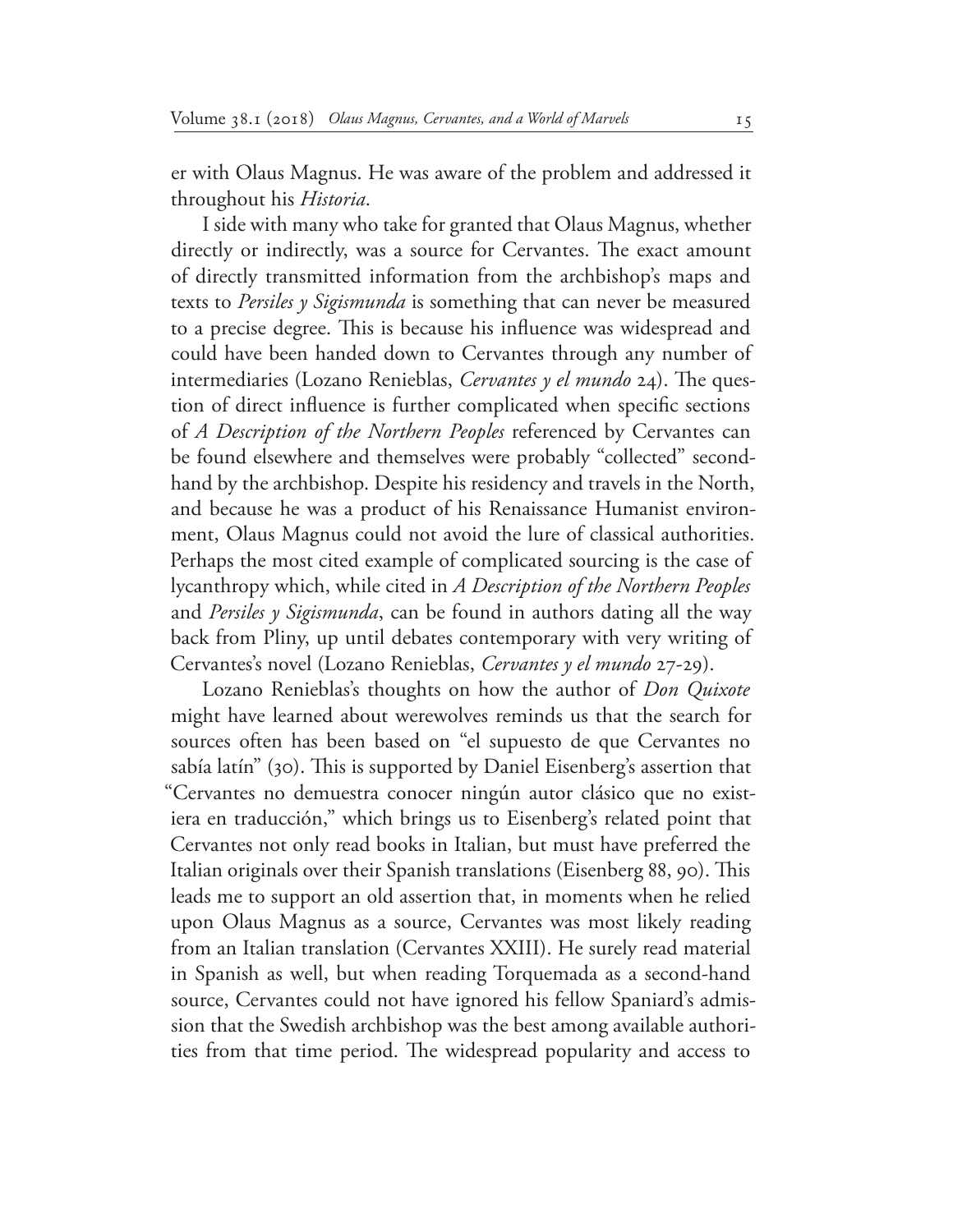Italian translations seem unquestionable, whether for *Storia de' costumi de' popoli settentrionali* (1561) or *Historia delle genti et della natura delle cose settentrionali descritta* (1565), if the Universal Short Title Catalogue list of remaining extant copies—forty and ffty, respectively, and mostly in Italy—is any indication. According to Karl J. M. Ahlenius, the frst Italian translation is a 'word-for-word' version of the abridged Scribonius edition, and the second is a "faithful" translation of the original work from 1555. Perhaps the most noticeable diference between the two is that the later one "has, with very few and insignifcant changes, the same fgures in the [original Latin] 1555 edition," while the earlier abridged translation contains no images at all (Ahlenius 127- 128). When considering which edition Cervantes may have consulted, we should not underestimate the attractiveness of an illustrated copy of *A Description of the Northern Peoples*. For those who desired to read about such strange and far-away lands, and also see illustrations with their own eyes, distance was no obstacle in obtaining the book by trade route. On the contrary, it is quite possible that greater distances created greater interest in reading it, as was the case of a Latin edition shipped in 1608 to a certain doctor Antonio de Vargas of Lima in 1608 (Rueda Ramírez 51). And it was not only the Latin version that received geographically wide distribution.

Es así que en algún momento, el arzobispo de Uppsala, Olaus Magnus, habitante apasionado de la ciudad eterna, pudo sacar a la luz en Roma su obra *Historia de gentibus septentrionalibus*, en 1555, dos años antes de morir; sin duda no sospecharía que esa misma edición de su obra pormenorizada sobre las culturas escandinavas y más nórdicas de Europa llegaría a la biblioteca del Colegio de Santa Cruz de Tlatelolco para ser leída por élites indígenas, y que una copia de la edición de 1565, a expensas de los herederos de Luc'Antonio Iunta, también estaría disponible en la biblioteca del Colegio de San Francisco de México. (Vallejo 151-152).<sup>2</sup>

<sup>2 &</sup>quot;Iunta" in the citation above refers to the Giunti printing family. The patriarch of the Giunti, Luc'Antonio, was very well connected in the world of printing and distribution in Spain in the frst half of the sixteenth century, and his descendants would continue the fam-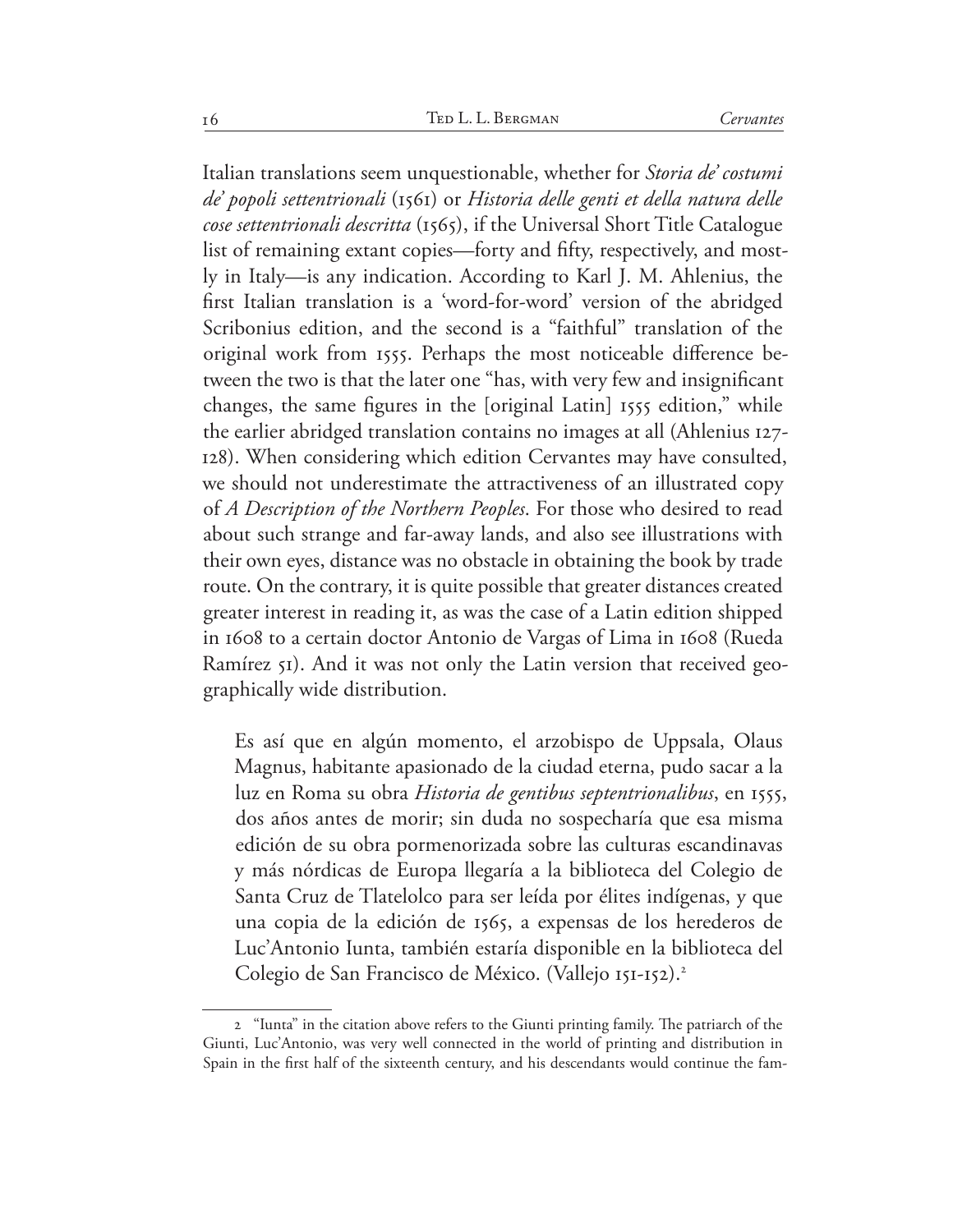Eisenberg has suggested that Cervantes could have read Italian books while captive in Algiers; and the prospect of the author of *Persiles y Sigismunda* reading the archbishop of Sweden's book in translation in North Africa does not seem any less likely than the proven cases of "*élites indígenas*" in Mexico or doctors in Peru, reading it in Latin. Whether he read it in Spain, Italy, or North Africa, for the purpose of this study, I will assume that Cervantes was familiar with the 1565 illustrated *Historia delle genti et della natura delle cose settentrionali descritta,*  leaving for a later study the intriguing possibility that he may have stumbled across an unpublished Spanish translation. To my knowledge, no one has yet suggested that Cervantes read Olaus Magnus in Spanish, however there are at least two known manuscript translations written near the turn of the seventeenth century. One received royal permission to be printed in 1591, and its unknown whereabouts are all the more vexing because the translator was Don Diego López de Zúñiga (Rojo Vega, "Manuscritos y problemas de edición" 155). This nobleman was a relative of the Duke of Béjar, and it was to the duke that Cervantes dedicated the frst part of his novel (Rojo Vega, "Sobre los duques" 11). Until the manuscript is found, we are left with only this tenuous and tantalizing connection between Spanish and Swedish authors.

Much more can be said about the other manuscript, which is available for consultation at the Fundación Lázaro Galdiano in Madrid. I can confrm that it is a faithful translation of the Scribonius edition from Antwerp in 1562 and contains hand-drawn copies of the engravings from that edition as well. The work in Spanish is dedicated to "Su Excelencia don Alonso Pérez de Guzmán el Bueno, tercero de este

ily's strong presence in the book market there (Mano González 45). Unfortunately, surviving bookshop inventories from Spain at that time are rare, and a 1556 list from Giovanni di Giunta (known in Spain as "Juan de Junta") contains very few books in Italian, compared to the hundreds in Latin and Spanish. For this reason, it is difficult to say whether Giunta or his successors had the 1565 Venice edition in stock by the time of its printing (Pettas 9). Leaving aside the question of their immediate availability in Spanish bookshops, we do know that the books were making their way to personal libraries in Spain in parallel to their circulation throughout the empire (Cátedra 387). This proliferation means that Cervantes must have had access to an Italian edition regardless of where he was traveling.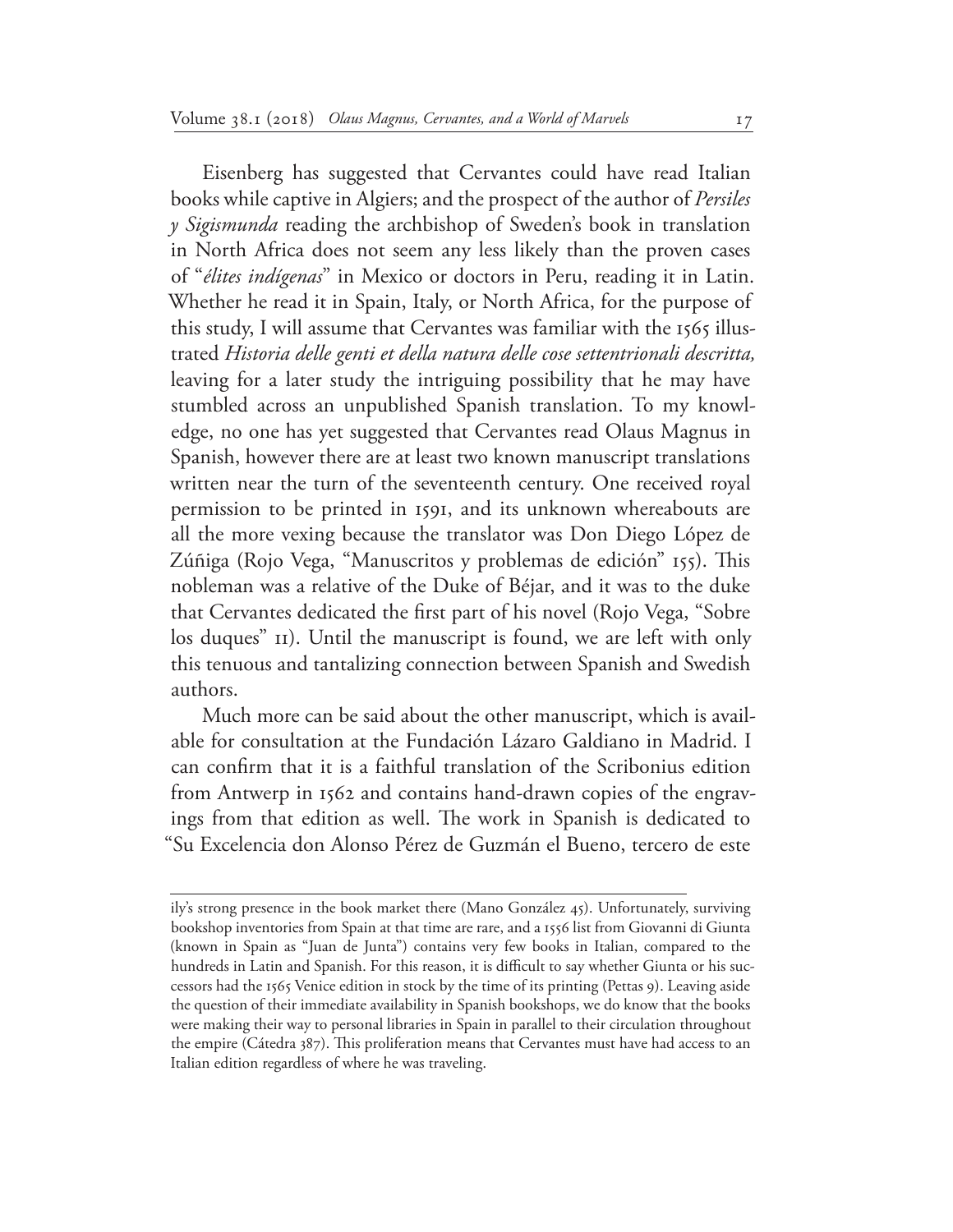nombre, Duque de Medina Sidonia" (3). The ownership somewhat reduces the chance of Cervantes accessing this particular version because he wrote a scathing satire of the Duke, mercilessly ridiculing him for arriving too late in defense of Cadiz when it was sacked in 1596 (Mata Induráin 147). We know that the translation was fnished after that historical event since Philip III, who started his rule in 1598, is listed as the latest "gothic" king of Spain by the translator, along with a note that this king "reina hoy día." After this note, others writing in another hand have added the names of three more kings: Philip IV, Charles II, and Philip V (Olaus Magnus, *Historia de las gentes septentrionales* 1764). The translator Lorenzo de San Pedro is better known today for another manuscript written in 1579 titled *Diálogo llamado Filipino donde se trata del derecho que la Magestad del rey don Felipe Nuestro Señor tiene al reino de Portugal*. In 1568, he was a *bachiller* writing *exequias* on the death of Queen Isabelle of Valois (Bouza 75n), and by 1570's he had become *gobernador* in the town of Tocina, located about 40 kilometers to the northeast of Seville (Carmona Domínguez 80). In his dedication, San Pedro outdoes Torquemada in praising Olaus Magnus as an authority and puts him above others, including Saxo Grammaticus, for a simple reason: "este doctísimo prelado como testigo de vista, discurre con tanta erudición y elegancia […] que es digno que en todas las partes del mundo sea leído, y muy estimado" (10). The full story of Olaus Magnus's reception in Spain remains to be written, but the two manuscript translations cited above represent substantial efforts to bring *A Description of the Northern Peoples* to a wider Spanish audience during Cervantes's time. And it is possible that he was aware of these eforts, much in the same way that Lorenzo de San Pedro wrote: "Y ya que nuestra España, como descubridora de casi toda la redondez de la tierra en su idioma Castellano tiene escrito todo lo que toca a las Indias oriental y occidental. También es justo que tenga lo mesmo de estos países [septentrionales]" (10).

In Michael Armstrong-Roche's recent book *Cervantes' Epic Novel: Empire, Religion, and the Dream Life of Heroes in Persiles*, the author explains in his notes that Olaus Magnus is—along with others mentioned in this study—a source of "geographic details," and he appears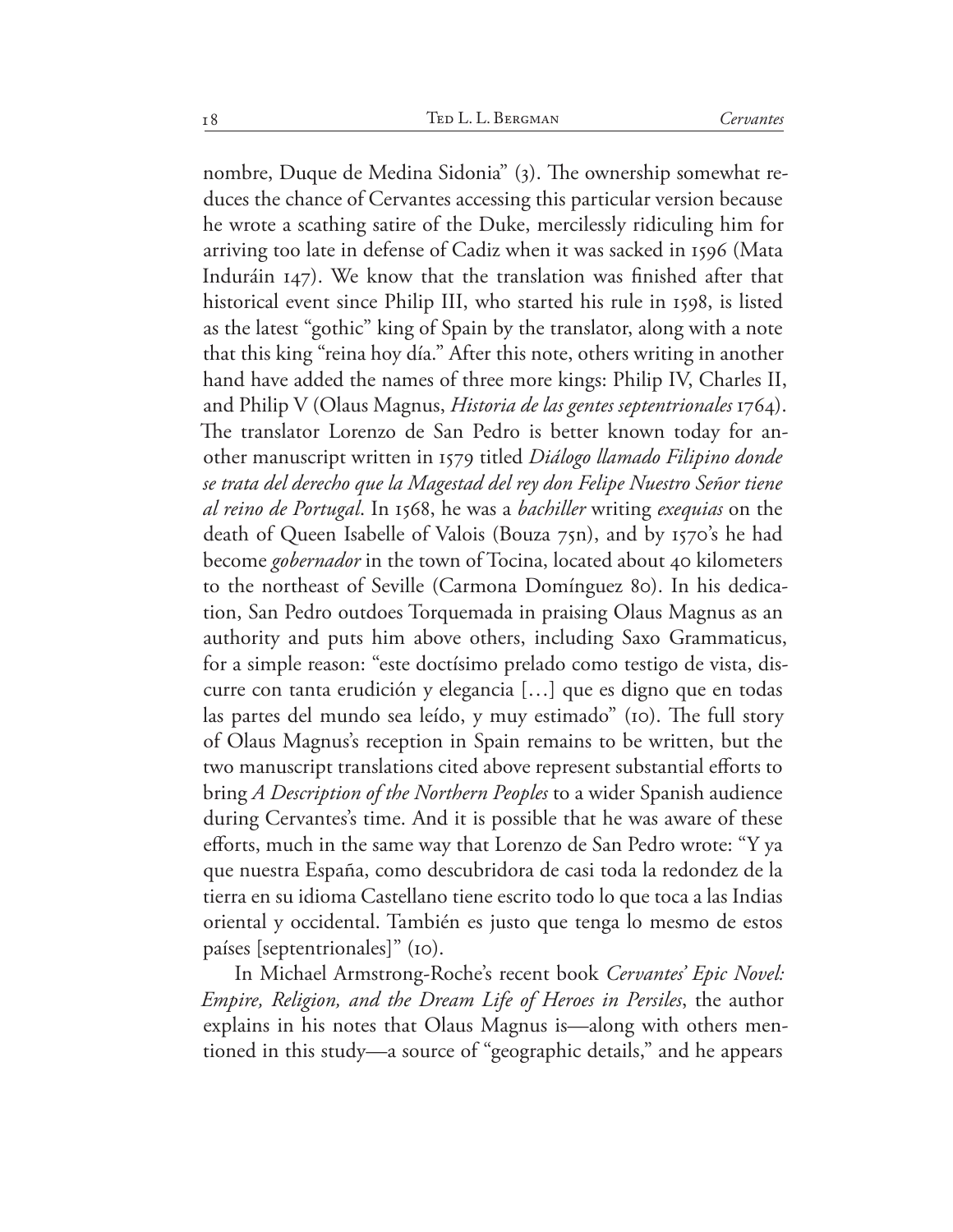to cite Antonio de Torquemada as a contrasting fgure who places these details in an "unusual conceptual framework" that heightens their marvelous nature (n317, 22). In *Cervantes y la humanización de la caballería: Los trabajos de Persiles y Sigismunda*, Arturo Berenguer Carisomo tellingly places Olaus Magnus in chapter VII titled "El viaje—Lo geográfco-físico," and not in "Capítulo V: Creación y fuentes de la novela." Like many other students of the novel, Berenguer treats the Swede as a source of facts and analysis that are strictly scientifc, including a perspective from the early-modern social sciences. This treatment is on display when Berenguer affirms that, "el genial complutense [tenía] sobrados elementos de juicio en la historia y escritos de sus contemporáneos, sin necesidad de Olao Magno, para trazar este episodio político accidental de un reino con gobierno electivo" (190). When he writes about Cervantes's use of the marvelous, specifcally "espanto" and "maravilla," Berenguer describes them as "dos efectos que el novelista se propuso al narrar las aventuras del libro" (261).

Similar to Armstrong-Roche's implications cited above, for Berenguer there is little indication that these effects may be inspired by Olaus Magnus himself. This lack of attribution of the marvelous to *A Description of the Northern Peoples* seems strange if we consider what specialists on the book have to say. According to Miekkavaara, "Olaus Magnus told, in both the Italian and German commentaries 'that he wanted to give a description about the marvelous things, both on land and at sea, in the old Gothic realm and the other cold northern countries beyond the north sea'" (paragraph 13). Indeed, his 1565 translation tells us that "Et accioche le cose Aquilonari, che in gran parte sono maravigliose, e che in questo volume si contengono, con alcuni chiari argumenti si manifestino, & esplichino, voglio che hora narriamo alcune utilità di questo libro, le quali tra molte altre cose ne gli humani avvenimenti piu spesso possono essere necessarie" (Prefazione). It is almost as though the author fears that the "utilità" aspect of his book will be overshadowed by the "maravigliosa" nature of the examples he cites. For this reason, "alcuni chiari argumenti" encourage the reader to extract useful advice, and not simply fxate on what is marvelous and jaw-dropping. On the last page of his "Prefazione," he writes of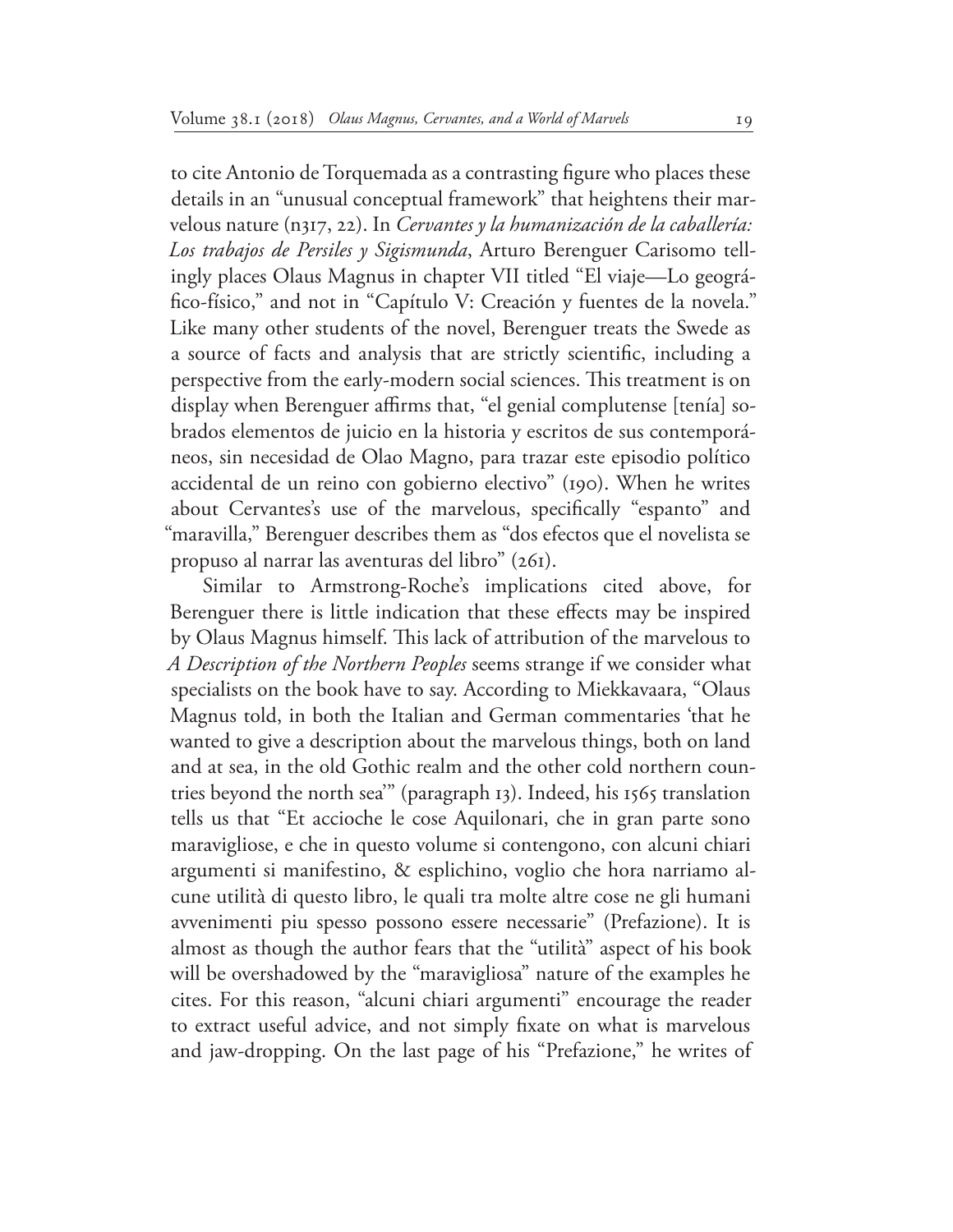things "le quali se bene in prima fronte pareranno incredibili, nondimeno essendo bene esaminate, dichiarano molti segreti di natura, e si vede, che non solo fanno fede, ma ancora eccitano maraviglia." As the Swede refers to things that "in prima fronte pareranno incredibili," the very structure of his book (to use Armstrong-Roche's terms) cannot be too far from that of Torquemada's, and by extension not too far from Cervantes's, in terms of marvel and wonder.

For Christine Marguet, Torquemada and Olaus Magnus are equivalent as sources of "informations documentées," referring to the case of skiing, and "faits fabuleux" (sea monsters and spontaneously generated barnacle birds) that a Byzantine romance writer mixes together in order to maintain a requisite amount of verisimilitude and thus not alienate readers.

Il s'agit donc d'informations documentées, que le romancier insère dans la fction, et non d'«inventions». Il est curieux d'observer que l'auteur met un soin particulier à ne pas «inventer», alors qu'il s'agit d'horizons lointains et que la suspicion du lecteur, si tant est qu'il faille le soupçonner d'être suspicieux en matière de vraisemblance, se trouve en suspens. (Marguet 248)

Anticipating Cervantes, Olaus Magnus seems aware that he is mixing the marvelous, which stretches credulity, with information that is more readily accepted by the reader. His heading on barnacles reads "De la maravigliosa generazione de la Anatre, in Scozia," although this specific phenomenon is only covered in the last two sentences of the chapter, which is mostly dedicated to the feeding, migration, and nesting habits of the aforementioned "duck." The "maravigliosa generazione" is paradoxically the main attraction and an afterthought of the chapter, which perfunctorily concludes, "In oltre, un'altro [sic] scrittore de' Gothi, il quale con piu diligenza ha trattato le historie, dice che ne le Orchade d'un certo frutto d'un'albero [sic], che cade nel mare, si generano le Anatre" (*Historia de genti settentrionali* 232v).

The translator of this edition is unknown (Ahlenius 128), but he has changed the cited expert on barnacles from "Scotorum scriptor,"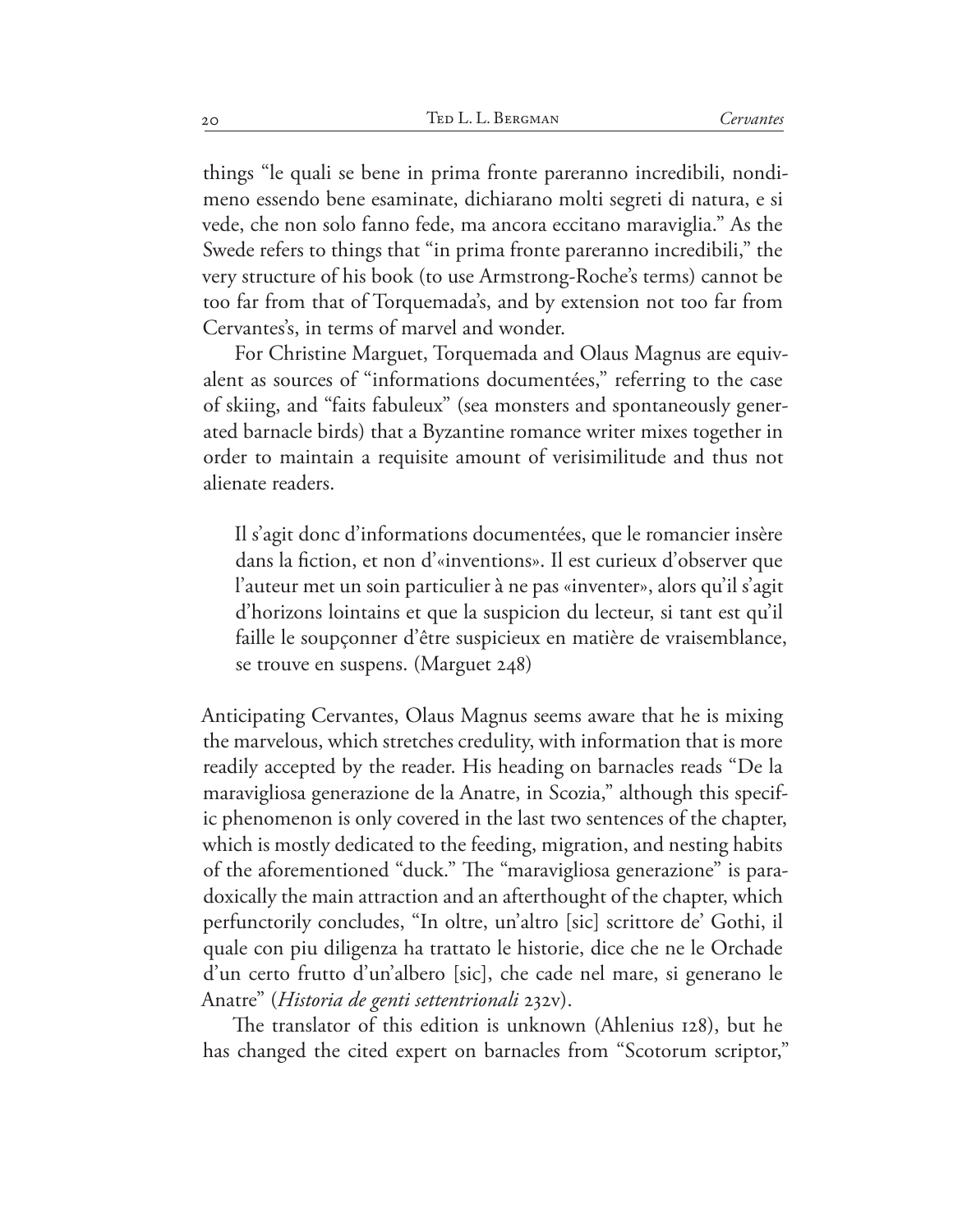in the original Latin, into "un'altro scrittore de Gothi," making him Swedish and hinting that the informed party may be an acquaintance of Olaus Magnus. This brings the cited written source farther away from the physical location of the barnacles while the passage's verisimilitude is maintained by suggesting that the author of *A Description of the Northern Peoples* was able to interrogate the source of the information frst-hand. Despite the writer's implied proximity—by reading or personal interaction—to his informant, the phenomenon of birds hatching from trees is not held as any less marvelous, and in spite of efforts by both author and translator to eschew distant Classical sources in favor of closer contemporary ones. I agree with Lozano Renieblas that in the case of the barnacles, "ni Torquemada ni Olao Magno explican las pistas dispersas que hacen del autor del *Persiles* un hijo de su tiempo" ("Sobre el barnaclas del *Persiles*" 150). While we cannot measure exactly how much information Cervantes drew directly from each specifc source, he was doing more than assimilating cold hard facts; he was absorbing a sense of the marvelous that was indicated as such in the sources themselves. When Cervantes's narrator mentions "pájaros que se crían en aquellas partes, de tan extraña manera, que, por ser rara y peregrina, me obliga a que aquí la cuente," the sense of marvel is likely no embellishment but rather the conservation of an attitude that was inherent in a source text (*Persiles* 87).

According to Marguet, Byzantine romances contain "fait fabuleux" and "informations documentées" "sur le meme plan," and these are held in tension with one another. For Olaus Magnus, the emphasis on the marvelous meant that the tension between the factual and fabulous did not matter much. We must refer to the exact term "marvelous" because the use of the word "fabuloso" (to cite Marguet's "fait fabuleux") in the 1565 edition is exceedingly rare and can be synonymous with the term "falsa" (as with judicial astrology cited on fol. 227v), creating a clear separation between fact and fction. To see how the tension cited above is often absent in Olaus Magnus, let us look at skis (or possibly ice skates), which Marguet cites as one of the "informations documentées" (248). Lozano Renieblas argues that Cervantes connects the less believable oral tradition of medieval monsters to more believ-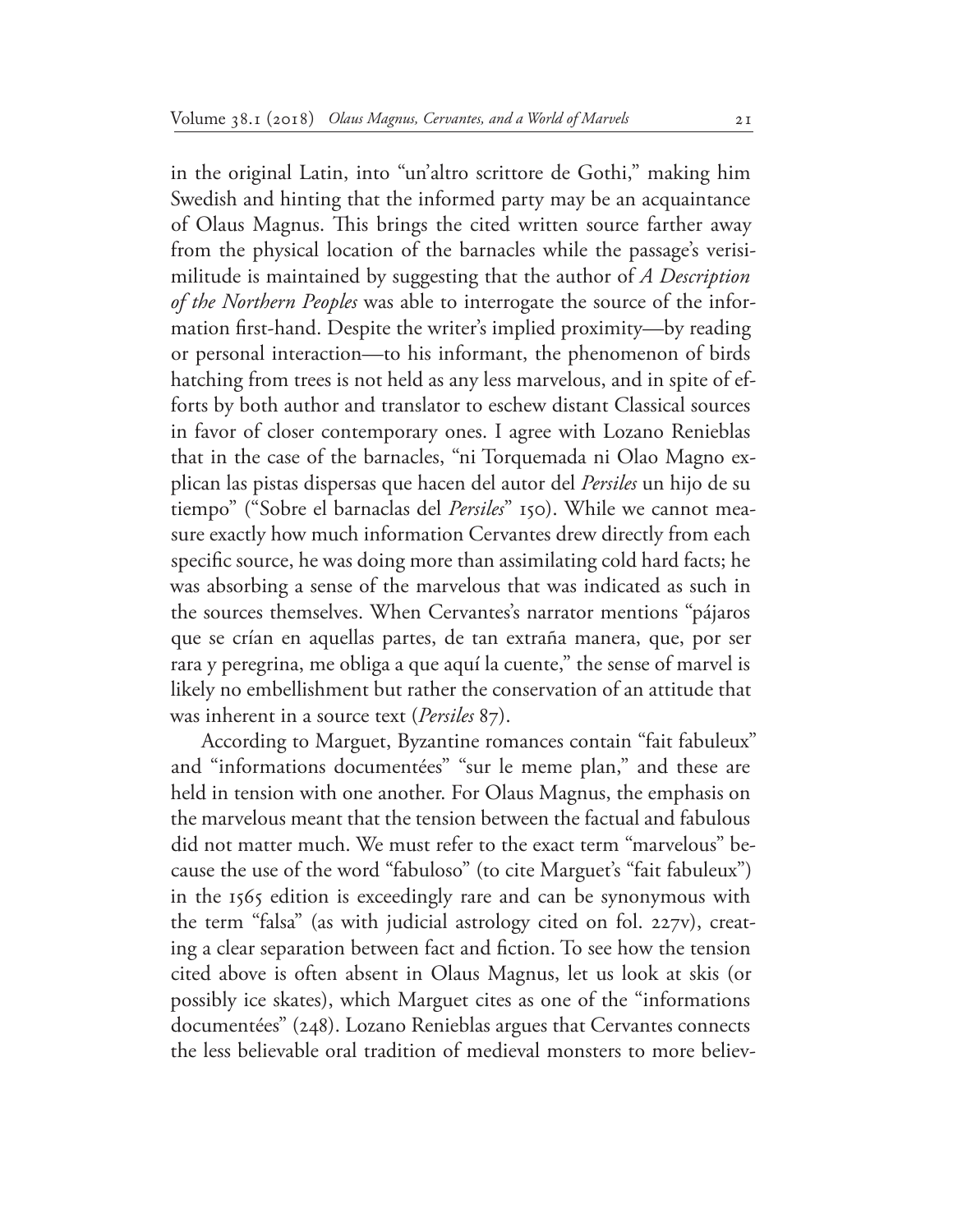able Renaissance frst-hand descriptions of, "hombres que se deslizaban sobre un solo pie, convirtiendo así a unos vulgares patinadores en los fabulosos imantópodos" (*Cervantes y el mundo* 161). Tis would seem to indicate some separation, if not outright tension, between what is classically dubious ("fabulosos") and mundanely believable ("vulgares"). But if we read one of Olaus Magnus's own accounts, from a Northern perspective these "patinadores" are not as "vulgares" as one might expect. In book four, chapter three, when returning to the subject of "la ferocità de gli huomini salvatichi," the archbishop explains "Perche con maravigliosa destrezza, volgendosi per ogni verso (si come si è detto nel I. libro, de li Scricfnnii) & aggirandosi d'ogn'intorno, sanno schifare, e fuggire ogni impeto, che gli venisse incontro" (53v). Here he is repeating the term "maravigliosa destrezza" as applied to the Scricfnnii in book one, chapter four (3r), those who "con maravigliosa prestezza, usano certi legni, lisci, e piani, piegati, e ritorti da la parte davanti a guisa di archi" (2v). Taken solely as crafted objects, the skis or skates are perhaps not themselves marvelous, but the Scricfnnii's ability to use them is, and Olaus Magnus seems quite aware that his authoritative report has the ability to astound his readers without much risk of eliciting disbelief.

An exact count of the words "maraviglia," "maraviglioso," or related terms is difficult to make without a precise digital edition of the 1565 Italian translation; but a preliminary attempt of a scanned copy reveals about 200 occurrences. This means that an explicit reference to marvel appears, on average, every three pages or so in that edition. This number and average far exceed that of any mention of "maravilla" or "admiración" combined in *Persiles y Sigismunda*. From a lexicographical and statistical perspective, we may say that Cervantes includes less marvel per page than a source seen by many modern scholars as a scientifcethnographic sourcebook. And yet Olaus Magnus's book, with its high concentration of the marvelous, contains an inversely proportional lack of concern about verisimilitude as a topic compared to Cervantes's novel. The archbishop is not gripped, as E. C. Riley wrote of Cervantes and Torquato Tasso, by an "obsessive concern with verisimilitude and the marvellous" (8). This is because there is never the suggestion that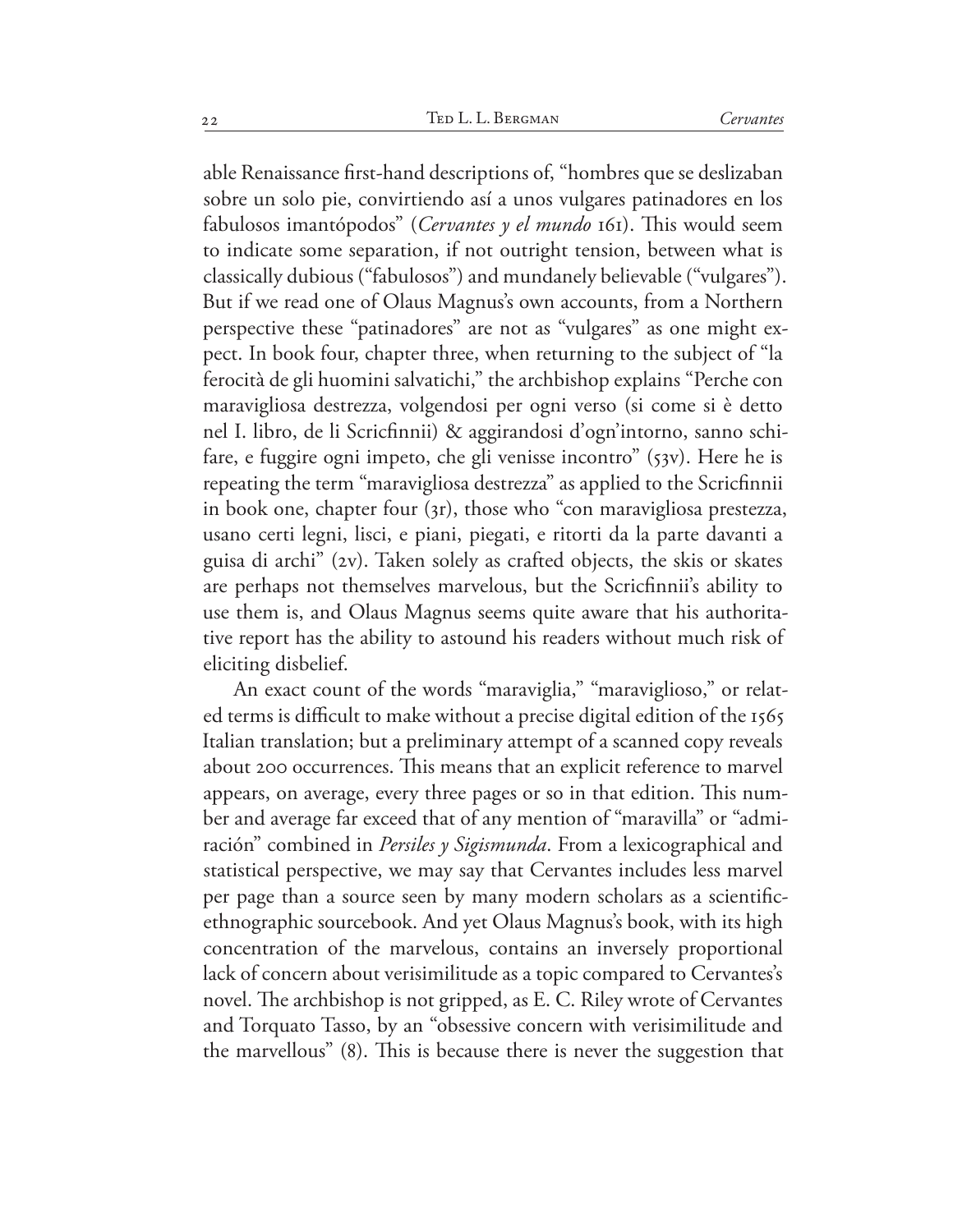*A Description of the Northern Peoples* or the stories within it should be treated as works of imaginative literature. In this way, Olaus Magnus could rest assured that despite any doubts that his readers may have, they would never come close to echoing Giovanni Battista Pigna's complaint about the romance genre from 1554:

Le Spagnole Romanzerie quasi tutte di uanità son piene: stando elle solo in su i miracoli: & con li spirit ò dell'una sorte ò dell'altra facendo sempre naascere cose dal naturale lontane, & dal diletto, che per leggitime maraviglie suol nascere. (Forcione 27)

But production and purpose are one thing, and reception is another. Despite any condemnation of romance that may have loomed over Olaus Magnus and his contemporaries, they had no control over how their works were read and picked apart, or how pieces of them were adapted to ft a model that they were urged to avoid. Romance and the revival of classical tragedy as genres must have been far from the archbishop's mind when he wrote his masterpiece, but this did not prevent Tasso from drawing heavily on *A Description of the Northern Peoples* when he combined both in *Il Re Torrismondo*. As Anthony Oldcorn writes in his introduction to a bilingual edition of the tragedy, in its first iteration, "The preposterous plot claims to be based on history, and the ever-scrupulous Tasso will wind up combing Olaus Magnus's recently published history of Scandinavia for documentary plot-hooks, local color, and customs" (Tasso, *King Torrismondo* 14). Beyond being "absurd," the plot lacks "any credible transcendental superstructure [or] any sacred or religious apparatus."

It is hard to take seriously the oracle or Macbeth-like witch's prophecy (which we do not learn about in any case until Act IV of fve acts) that is supposed to have set the foreplot in motion. It belongs, like so many of the background details, more to the world of pastoral romance and melodrama than that of tragedy, and raises questions of verisimilitude that are quite impossible to swallow. (23-24)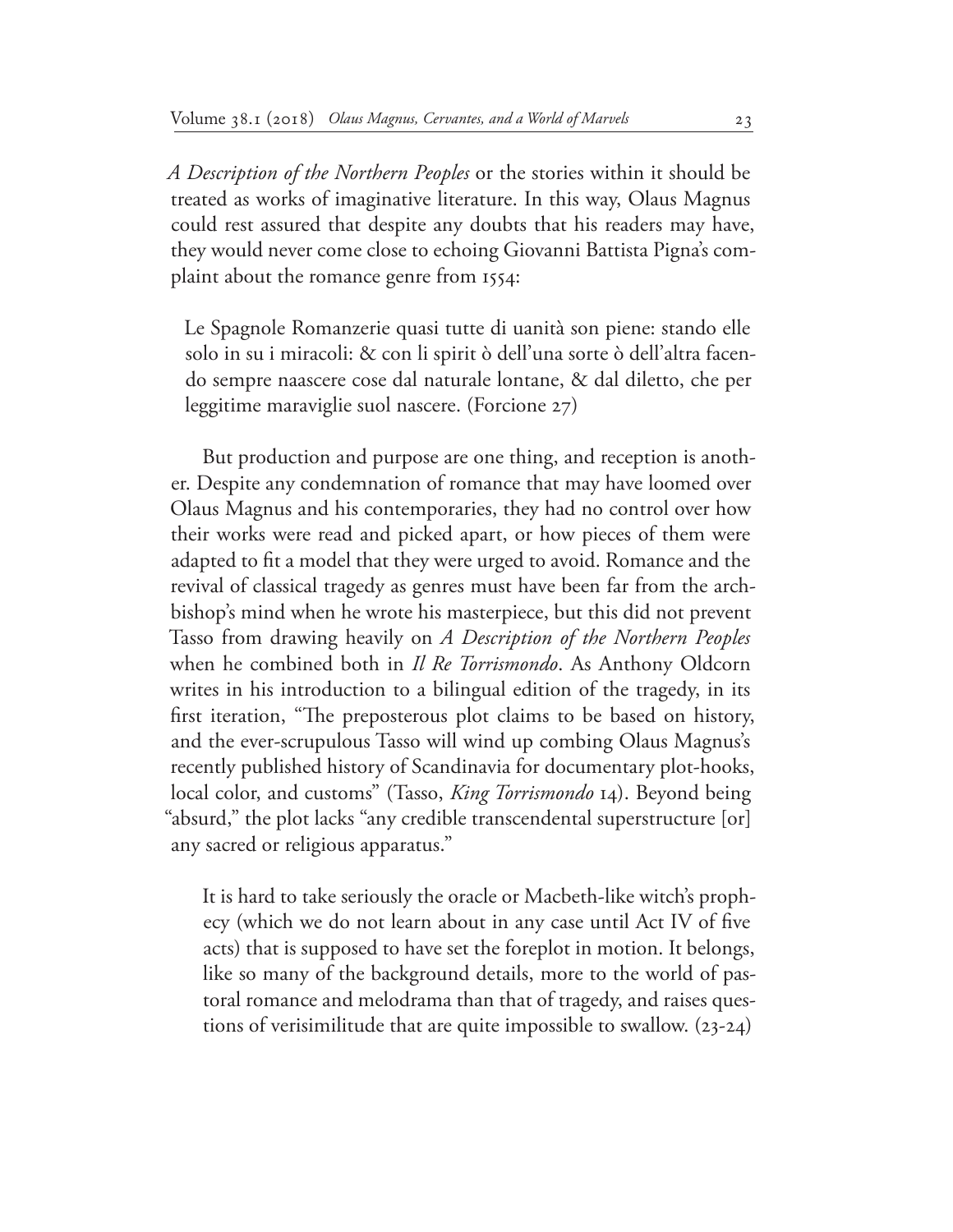Can all of these "questions of verisimilitude" be completely attributed to Tasso? Cannot the seed of romance be found in Olaus Magnus, with all his emphasis on marvels, despite the Swedish archbishop's best intentions to remove any doubt from his readers' minds? Among the "documentary plot-hooks, local color, and customs" cited by Oldcorn, why not include a heavy concentration of the marvelous?

The prophecy that Oldcorn cites is based on an example from *A Description of the Northern Peoples*, and the editor Vercingetorige Martignone reminds us that for the lines "'Il parlar la destò d'accorte ninfe / Ch'altrui soglion predir gli eterni fati,' di ninfe nordiche dotate di tal facoltà profetiche discorre Olao Magno, *Historia*, III 10" (*Il Rey Torrismondo* 175n). Olaus Magnus, himself citing Saxo Grammaticus, provides this romance-tinged information through the character Rosamunda, from whom we learn,

> Quel palagio, quel antro, e quelle ninfe, E quelle antiche usanze, e l'arti maghe, Eran sospette a la pietosa madre, A cui mostrata fui, volgendo il sole Già de la vita mia il secondo corso, Pur come fglia sua, né mi conobbe' E 'l re fece l'inganno, e 'l tenne occulto. (176)

In the same chapter that inspired Tasso to write about the nymphs and their prophecies, Olaus Magnus writes of their "inganni," but not in the sense that mundane trickery underlies apparent magical ability. That these creatures can perform truly magic feats is not in question, especially if we consider the opening sentence of the chapter. "Erano oltra di questi, ne l terre Aquilonari alcuni tempii, consecrati a Cerere, & a Diana, e certe chiese de la forelle fatali, fabricate senza opera humana, ma con un'incanto, e con artifizio prestigioso" (41r). The chapter contains a story of Høther (adversary of the Norse demi-god Balder) who, by beautifully playing a "cethera," "meritò ricevere da loro una cinta ornatissima, & una certa fascia, la quale chi la portaua sempre haveva vittoria" (41r). If Oldcorn fnds that Tasso's tragedy "raises questions of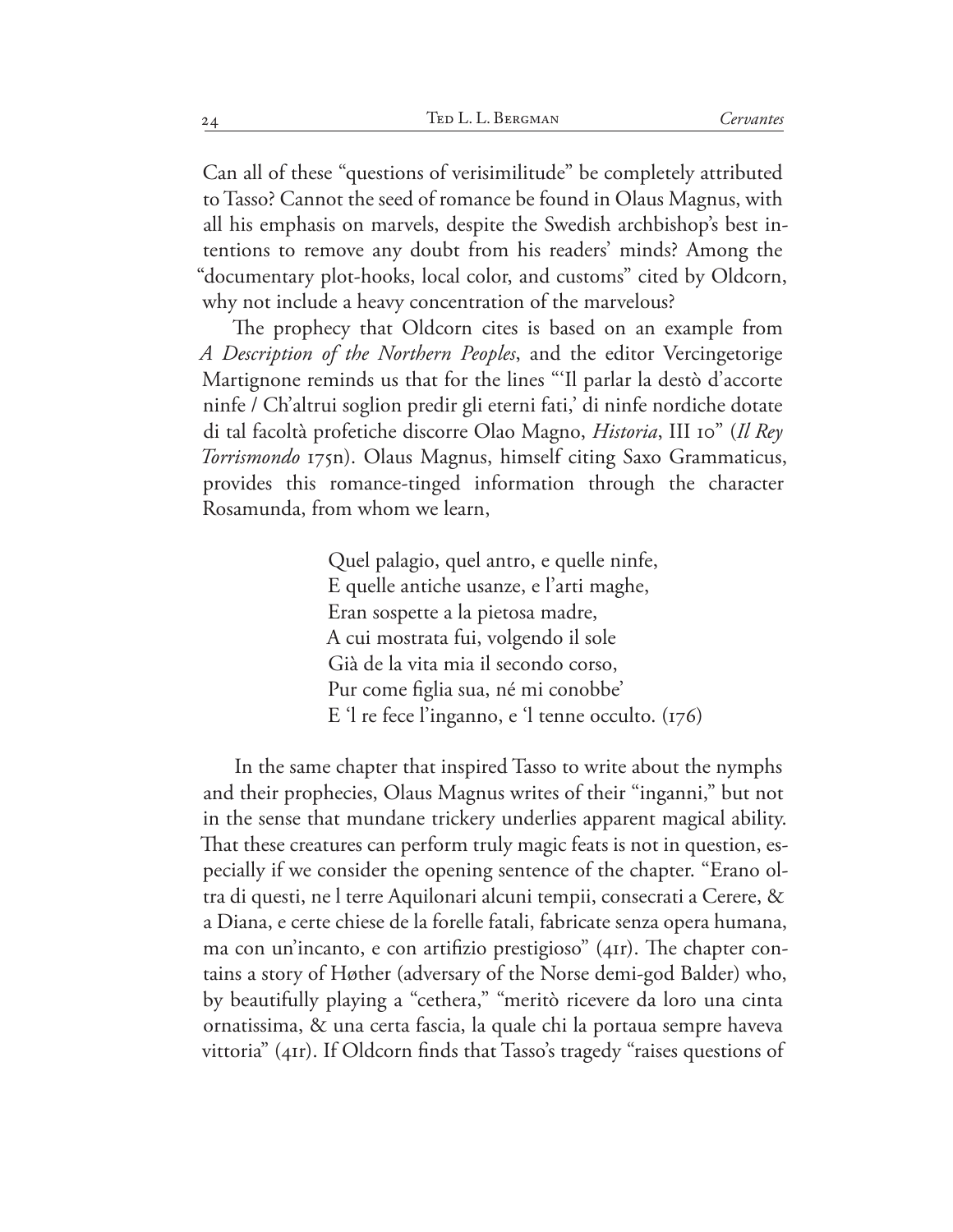verisimilitude that are quite impossible to swallow," the Swedish source from which the Italian drew is equally guilty.

Also, were we to make accusations, it would be unfair to charge Olaus Magnus with being "unscrupulous" and negatively infuencing Tasso since the archbishop's authority was heavily reinforced by his status as an eyewitness. Unintentionally, his *History* benefts from the neo-Aristotelian theory of epic espoused by Tasso: 'the poet should set aside the exact truth about things which learned men rightly called impossible; it was enough for him to adhere to popular opinion in such cases' (Riley 191). Northern tales whose verisimilitude may seem "quite impossible to swallow" by modern readers are given the beneft of the doubt when told by a person like Olaus Magnus, who was close to the source. The chapter quoted above belongs to an entire *libro* in *A Description of the Northern Peoples*. In the Italian translation it is titled "De la superstiziosa cultura de li Demonii, de' populi Aquilonari" but the chapter includes magic as a marvelous matter of fact more than an actual case of superstition to be avoided or condemned.

Cervantes was no doubt skeptical of many claims made by Olaus Magnus, especially those regarding magic and witchcraft, and modifes the narrative frames in his novel accordingly by placing distance between the source of the information and the receiver (Riley 191). The argument being made in this study is precisely that the Spaniard saw Olaus Magnus as more than a source of facts, and even that facts themselves may not have been what Cervantes was after. Given his ironic nature, it is even possible that he chuckled to himself as he read *A Description of the Northern Peoples*. In writing *Don Quixote*, "If the overt target of his satire is the romances of chivalry, it can hardly be the principal one. His chief butt was man's gullibility—gullibility about alleged historical facts" (Wardropper 10). The same satire could be said to exist with a lighter touch in *Los trabajos de Persiles y Sigismunda* but not as a means to take down an entire literary genre, whether it be history or romance. While *Don Quixote* is the "ultimate meta-romance" (Dudley 55) and his last novel is a "Christian romance," "Cervantes worked within the genre, exposing its limitations not through ridicule, but by playing with and twisting its most entrenched assump-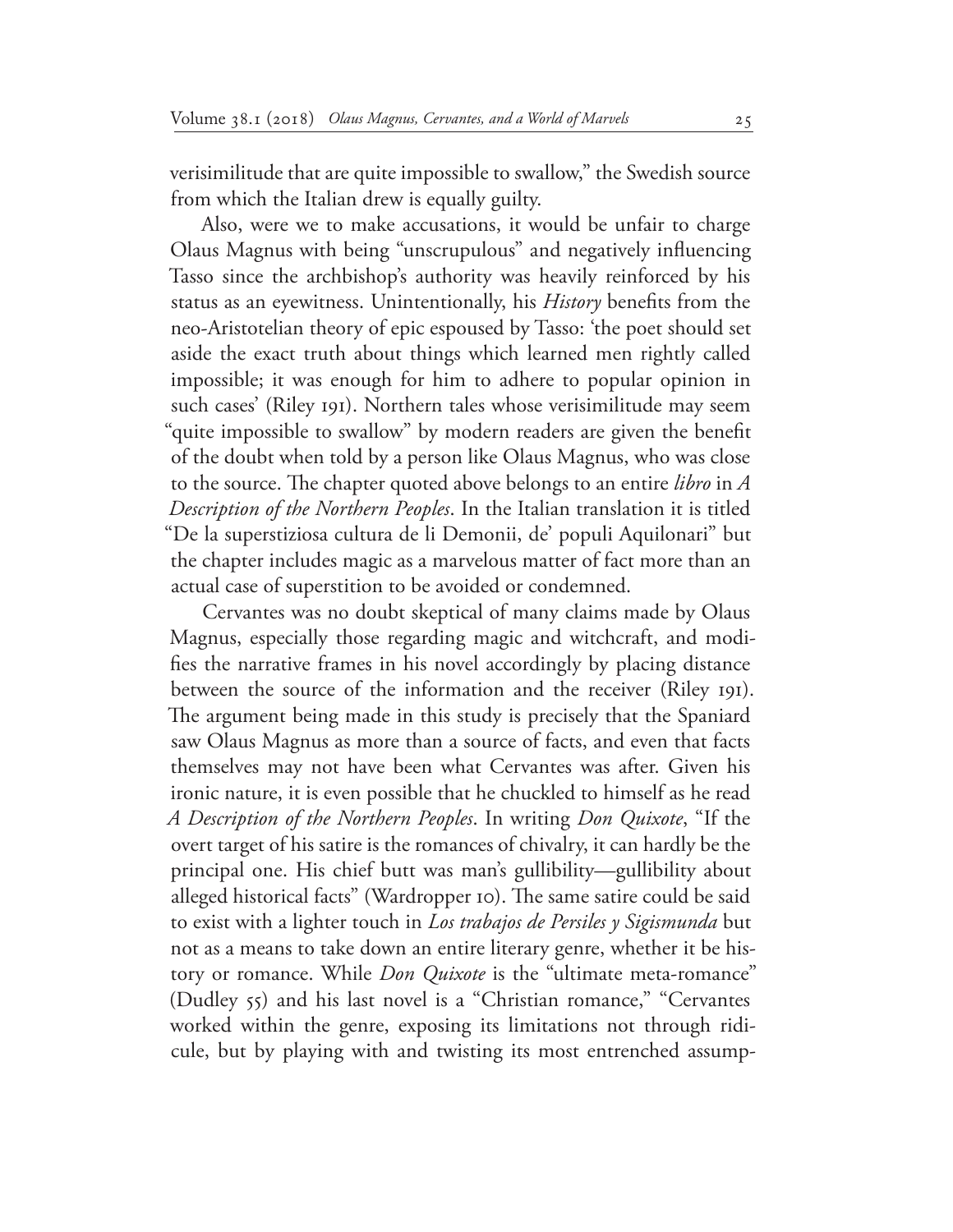tions" (Sacchetti 72). Olaus Magnus's history, a text rife with elements of romance and unremitting references to the marvelous, provided Cervantes with a felicitous confuence of material that could be plundered and manipulated more like one of his favorite works of literary invention than a bland sourcebook for facts on the far North. While Cervantes did not necessarily prefer the *Description* as a source above others in all circumstances, its inadvertent genre-mixing would have held particular appeal to him. In the earnest Olaus Magnus, the ironic Cervantes found an unwitting ally and what the Spaniard may have found ridiculous in the Swede's writings could also remind him of his fondness for romance.

A critical point of view that defnes Olaus Magnus as a source of marvel can aid us in developing novel interpretations of *Persiles y Sigismunda*, keeping in mind that Cervantes did not always copy his sources outright. In the novel there are no giants of the sort in Renaissance Romances like *Felixmarte de Hircania*, or in Byzantine romances like the giant at the end of Heliodorus's own *Aethiopica*. On the other hand, we do fnd something that echoes those sources, and is also a feature of giants in *A Description of the Northern Peoples*, namely feats of superhuman strength. The textual origin of such feats can be classical, as in the *Aethiopica*, in which the hero Theagenes (the possible inspiration for Periandro) does manage to bring a bull to its knees, with the help of a horse, and also defeats a giant in a wrestling match. While a giant-wrestling and ancient rodeo are not exactly the same activities as Periandro's athletic feats on the island of King Policarpo in book one, chapter 22, there are similarities. Cervantes's protagonist wins a footrace, fencing contest, and frst prize for marksmanship. He also defeats six men (apparently at once) in a wrestling match, and then throws a heavy iron bar so far that it lands out of the bounds of the contest and into the ocean. While Periandro is not a giant, or a monster, his actions are superhuman, even "monstrous." We read that "esta mostruosidad, notada de sus contrarios, les desmayó los bríos, y no osaron probarse en la contienda" (119).

If Cervantes did read the exact accounts of Norse heroes in Olaus Magnus, it is quite possible that he took Heliodorus's model of the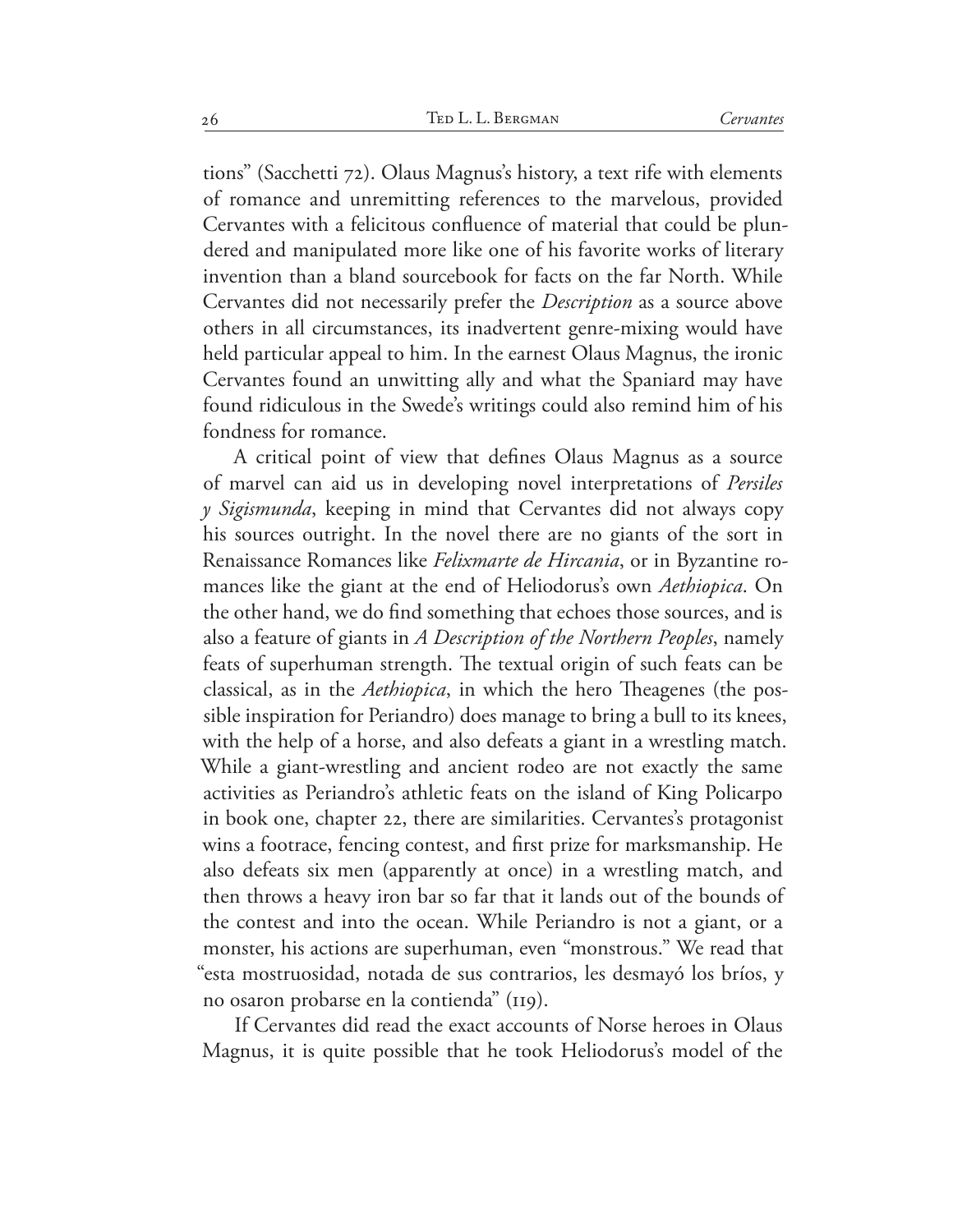athletic hero and combined it with the *A Description of the Northern People*'s countless fighters, not the least of which is the giant-hero Starkað. We may also consider how in *Persiles y Sigismunda*, the *bárbara* interpreter Transila is described as "menos tierna, más animosa," and walks "con varonil brio" while the other civilized women in the group must ride on the shoulders of the men (38). After a detailed and thorough investigation of many possible written sources for the character Transila, especially in the context of the character's backstory relating *ius primae noctis*, Lozano Renieblas concludes,

Es muy probable que Cervantes tomase la anécdota de Támara—o de cualquier otro, esto poco importa—, pero lo realmente relevante es el vínculo que establece entre historia y espacio al que se la atribuye. No estamos ante un listado de costumbres, sino ante un esfuerzo sin precedentes por ensamblar espacio y tiempo o, lo que es lo mismo, historia. No se describe cómo son los habitantes de las inmediaciones de Hibernia, sino que el autor construye una historia y unos personajes con un conjunto de ritos y costumbres que defnen su carácter y están en consonancia con las de las inmediaciones del lugar de donde dicen ser originarios. (*Cervantes y el mundo* 142)

I agree that focusing too much on the "listado de costumbres" makes us lose sight of Cervantes's ability to weave a story together. At the same time, compelling storytelling requires compelling characters. For Lozano Renieblas, Cervantes is imprecisely referring to the rough environment in and around Hibernia as the basis for "el carácter impetuoso, resuelto y decidido de Transila" (142). While this makes perfect sense, cannot the description of Transila as "menos tierna, más animosa," and "con varonil brío," along with her refusal to be carried, also refer to her physical strength as a "bárbara" character? This presentation of unusual female strength in a woman could be part of Cervantes's clever narrative technique (Múñoz Sánchez 260), or to evoke classical antecedents (Bearden calls Transila "Amazon-like" [219]); but the character construction can be equally infuenced by Olaus Magnus's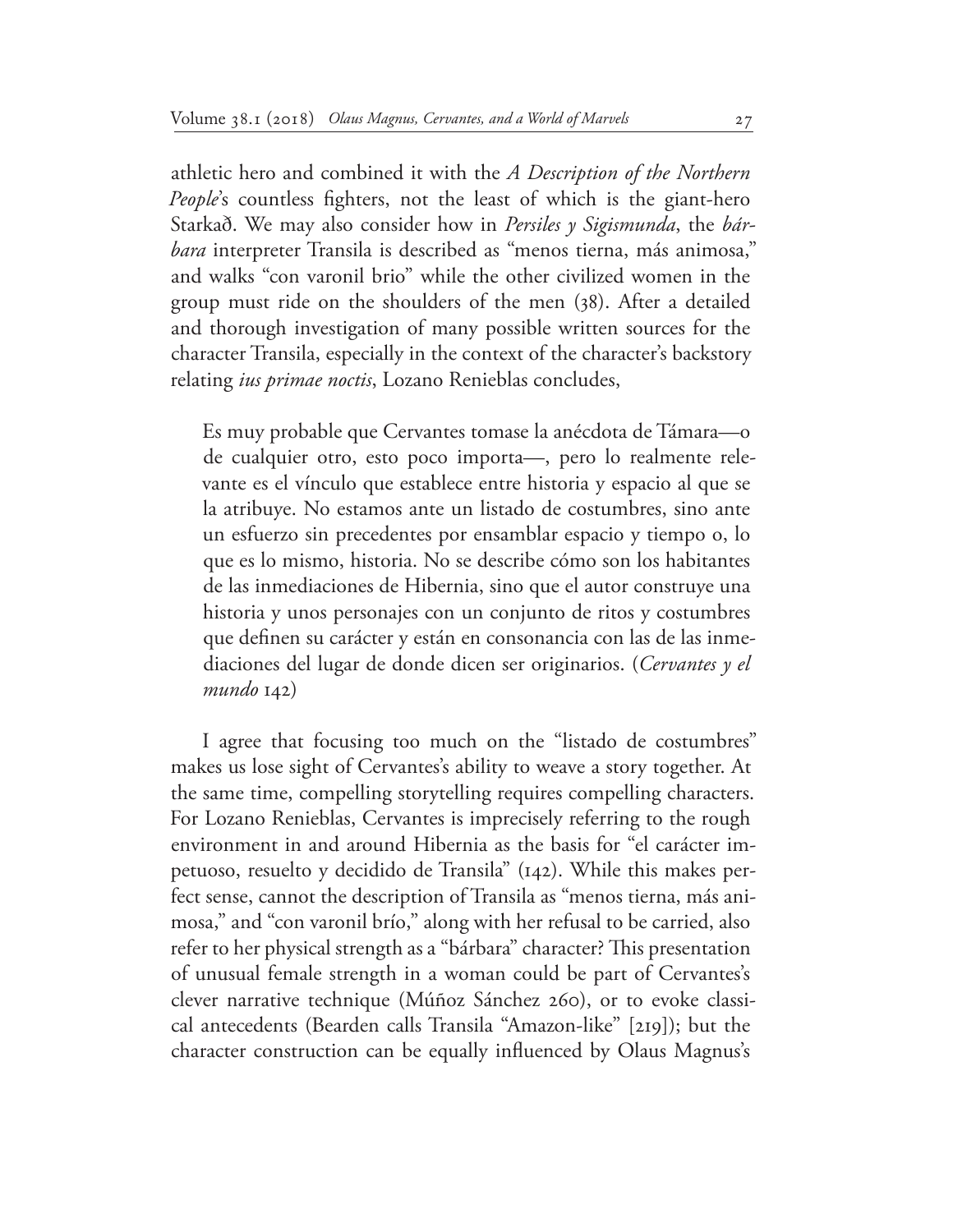marvelous descriptions. In chapter two of the ffth "libro," "de giganti," to which we have referred earlier, the author cites Starkað and other heroes in extremely brief fashion, and quickly explains that he wishes to name "alcuni altri huomini, stati a li nostri tempi" from "Svezia" and "Gothia," "li quali erano dotati di tanta fortezza, che ciascuno di loro portava sopra le spalle sue un cavallo, o un gran bove, anzi un vaso di ferro, di seicento, ottocento, e mille libre, per spazio di molti stadii (il qual peso ancora, alcune fanciulle possono alzare)" (57v).

While not from Hibernia, these examples of superhumanly strong "fanciulle" could have inspired Cervantes in his creation of *bárbaras* as much as any other source. As Diana de Armas Wilson writes of "Sulpicia, the pirate woman," this character's story "was undoubtedly inspired by Olao Magno's book of Northern customs, in which he recalls various women warriors, among whom was one Alvida" (186). She is described in chapter 27 as "vergine illustrissima, e nobilissima" who "incominciò a esercitare un'atrocissima Piratica, e raccolse à se per compagne de la guerra, che fare intendeva, molte fanciulle, e giovane, che havevano il medesimo desiderio" (70r). Along with being the Alvild who gave her name to the heroine from Tasso's tragedy, in Olaus Magnus she is a fgure pursued at sea by Alf, himself described in chapter 18 as a "difensore de la pudicizia" who defeated two guardian serpents in his frst attempt to wed the female warrior. Alf's narrative is nestled among that of Frotholde, Haroldo, and other "pugile" of the romance-tinged stories similar to that of Høther previously cited. From contemporary women lifting thousand-pound vessels to piratewarrior-maidens guarded by serpents, Cervantes had plenty of authentic Scandinavian examples from which to choose in the construction of his strong female characters.

But why look North instead of South for these examples? The balance for Cervantes could have been tipped by what he read after fnding "undoubtable inspiration" for the character of Sulpicia in chapter 27. Chapter 28 describes numerous authorities who ascribe the origin of the Amazons to Gothia. In chapter 30, he further defends the North as a prime source of warrior women, worrying that some readers may cross the line from wonder into incredulity.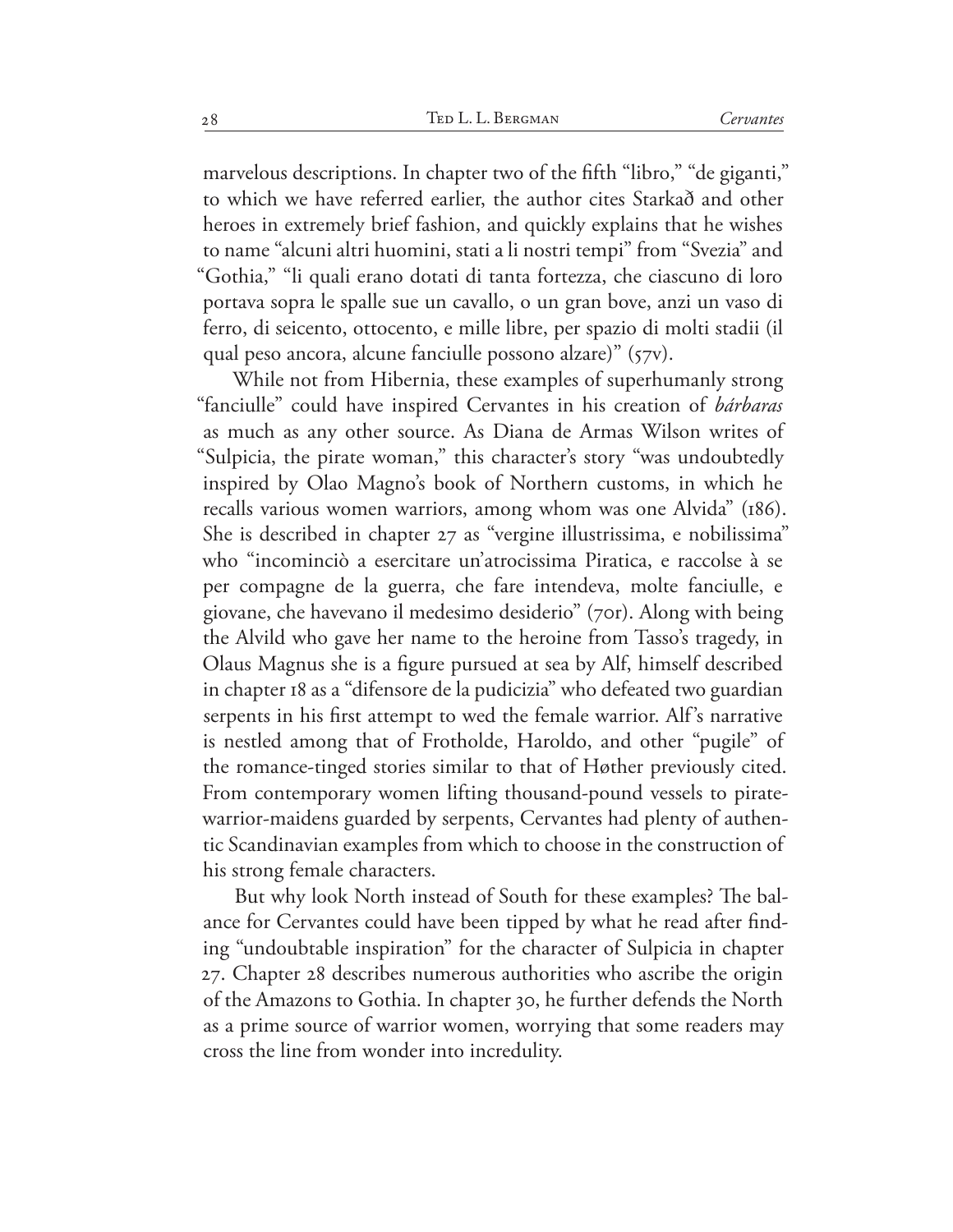Non deve arreccarne maraviglia, o causarci incredulità, sentendo noi dire, che le donne Gothiche già efercitarono grandissime guerre: poi che esse sin da le fascie, si nutricavano, avvezzavano in costumi severi, e ne la disciplina militare … Acchioche da la insolenza dè Pugili, conservassero intatta la lor pudicizia, li quali non errano ritratti da l'horrore de lo stupro." (71r-v)

This is not to say that Cervantes merely took the archbishop at this word or was swayed by old-fashioned *auctoritas*, only that familiarity with the Swede made it easy for the Spaniard to put a Northern twist on the traditional Amazonian stereotype. We should not feel obligated to limit "Cervantes's playfully irreverent way with the literary tradition in this novel" (Armstrong-Roche 131) to his use of classical, or Italian, or Spanish sources. The novelist's ironic point of view, tempered with his sympathy for fellow writers seduced by romance, allow him to gently ridicule Olaus Magnus while simultaneously using him for literary inspiration. Sulpicia herself seems to echo the words of the archbishop when she explains to Periandro:

Bien creo, ¡oh soldados!, que os pone más admiración que miedo este pequeño escuadrón de mujeres que a la vista se os ofrece, el cual, después de la venganza que hemos tomado de nuestros agravios, no hay cosa que pueda engendrar en nosotras temor alguno. Embestid, si venís sedientos de sangre, y derramad la nuestra quitándonos las vidas; que, como no nos quitéis las honras, las daremos por bien empleadas. (267)

Wilson points out that the male offenders in Cervantes's scenario are drunk and "the anger of endangered women could extend to all this cruelty," making it more of a slaughter than a fair fght on the feld of battle (187). Cervantes may have shared Olaus Magnus's worries about beggaring belief, but his desire to create a believably bloody result does not undercut Sulpicia's warrior woman status. Her humble explanation of "es cosa natural defender cada uno su vida" is betrayed by her splendid armor and weapons. If we are to suspend disbelief in the face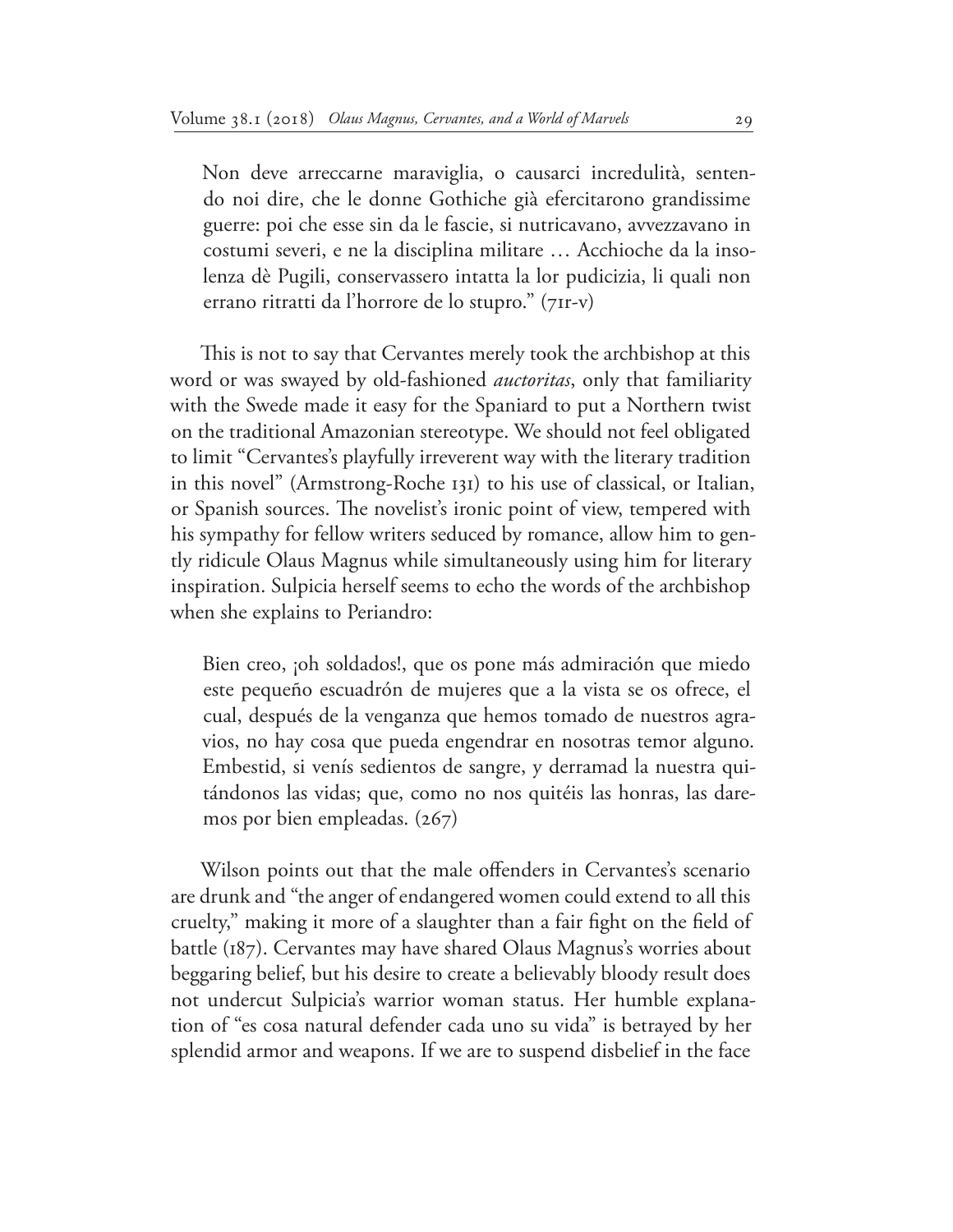of such an extravagant fgure, then we must also accept the implication that military training is part of Sulpicia's heritage. The wonder that she provokes does not strain credulity while it remains strongly linked to the spirit of romance in Olaus Magnus that infuses so much of his *Historia*.

With a copy of *A Description of the Northern Peoples* on hand, Cervantes would not have needed to look further to fnd inspiration for many of his wondrous characters, especially those who were identifed as Nordic in origin. And yet today, despite the availability of Olaus Magnus for study, the lure of classical sources remains strong among modern scholars. When studying the possible antecedents of Bradamiro from the Ínsula Bárbara, Miguel Alarcos writes that, while the descriptors "menospreciador," "arrogante," and "atrevido" characterize the barbarian as anti-heroic, other adjectives also feature in Bradamiro's first appearance. These are "valiente" and "principal":

están en consonancia con la caracterización heroica y, en concreto, con dos de los motivos literarios que refuerzan y acentúan el tópico del virtuosismo moral y/o espiritual, a saber: el de la *virtus* o «valor, coraje» y el de la «nobleza de origen, preeminencia social». Por lo tanto, nuestro Bárbaro, a pesar de su condición étnica, aparenta cumplir con los requisitos del estereotipo caballeresco[.] (270)

According to Alarcos, through an elaborate process of "reelaboración," Cervantes has twisted certain aspects and inverted others in his use of Virgil's Mecencius character from the *Aeneiad* as a model. The critic deems the positive "caballeresco" aspects relatively superficial, and while "Cervantes prescinde del componente criminal y truculento," a violent streak and their shared use of violence still link Mecencius and Bradamiro together (288).

All of us who trace the infuences behind *Persiles y Sigismunda* must concede that Cervantes is in a constant mode of "reelaboración," and we will admit that rarely does a critic's preferred source line up perfectly with its referent in the novel. It is quite possible that Cervantes may have been thinking of the *Aeneiad* when outlining his Bradamiro,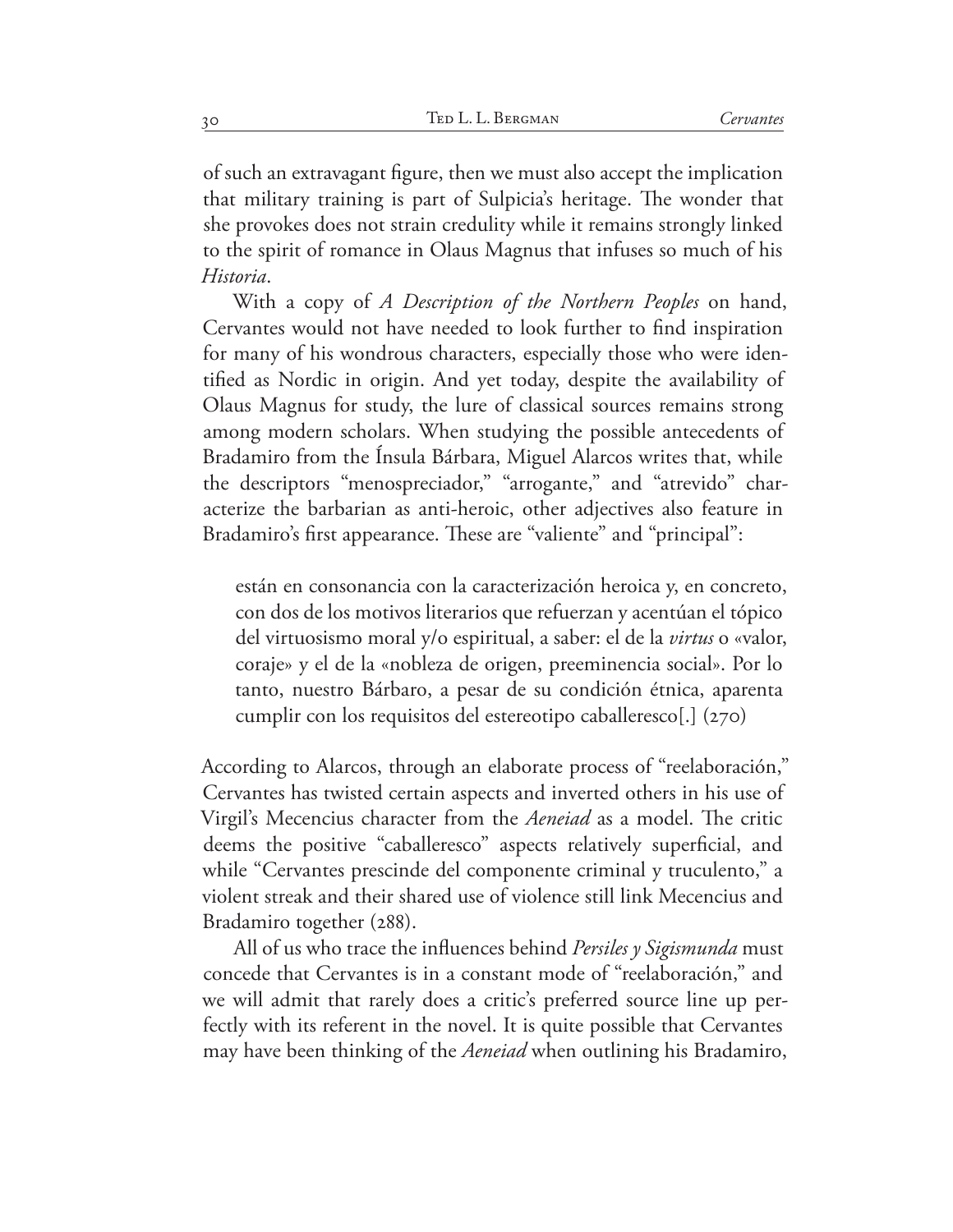but then why make any attempt to extol the character's *virtus*, to use Alarcos's term? My explanation is that Olaus Magnus and his sources, like Saxo Grammaticus, were as inspirational as Virgil or other classical authors. Bradamiro bears as much in common with the many "pugile" named by the Swedish archbishop as he does with models from antiquity. Cervantes may not hold up Bradamiro as an exemplar like Starkað, and the barbarian's carnal appetites contrast with the nordic hero's strict diet and aversion to rich food, but Bradamiro's combined *virtus* and love of violence create a powerful connection between the two characters.

Chapter four of Olaus Magnus's ffth "libro" is titled "De le virtù, e valore del fortissimo Gigante Starchatero" and balances Starkað's exemplary denouncement of gluttony with the hero's "estupenda, &, incredíbil vírtù, e valore, assai maggiore d'ogni comune statura humana […] Sî che si giudicava, che piu valoroso di lui ni uno si ritrovasse" (59r). This description is not too distant from that of Bradamiro, "de los más valientes y más principales de toda la isla, menospreciador de toda ley, arrogante sobre la misma arrogancia, y atrevido tanto como él mismo, porque no se halla con quién compararlo" (21). While Scandinavian sources describe Starkað as a punisher of arrogance and not a victim of excess pride, his haughtiness is legendary when showing of his twin virtues of temperance and valor. In one battle, When asked if he would take on his opponents one at a time or in a group, he responds: "Ogni volta, che una trista schiera di cani mi abbaia, io soglio tutti insieme scacciarli, en on a uno a uno" (59v). When asked why he is carrying a bundle of charcoal on his way to dissuade a Danish king from debauchery, Starkað answers that he "volveva ridurre la stoltizia, e grossezza del Re Ingello a la perduta prudenza, & acutezza…" (59v). He is not "menospreciador de toda ley," but Starkað does resort to dirty tricks in combat because winning for him is everything. When thrown off balance by a punch laid on him by Hama the Saxon, the hero chops his opponent in half with a sword instead of swinging back (59r). With good reason P. G. Foote, the editor of the English translation of *A Description of the Northern Peoples*, called him "the hardiest, most obdurate champion of all."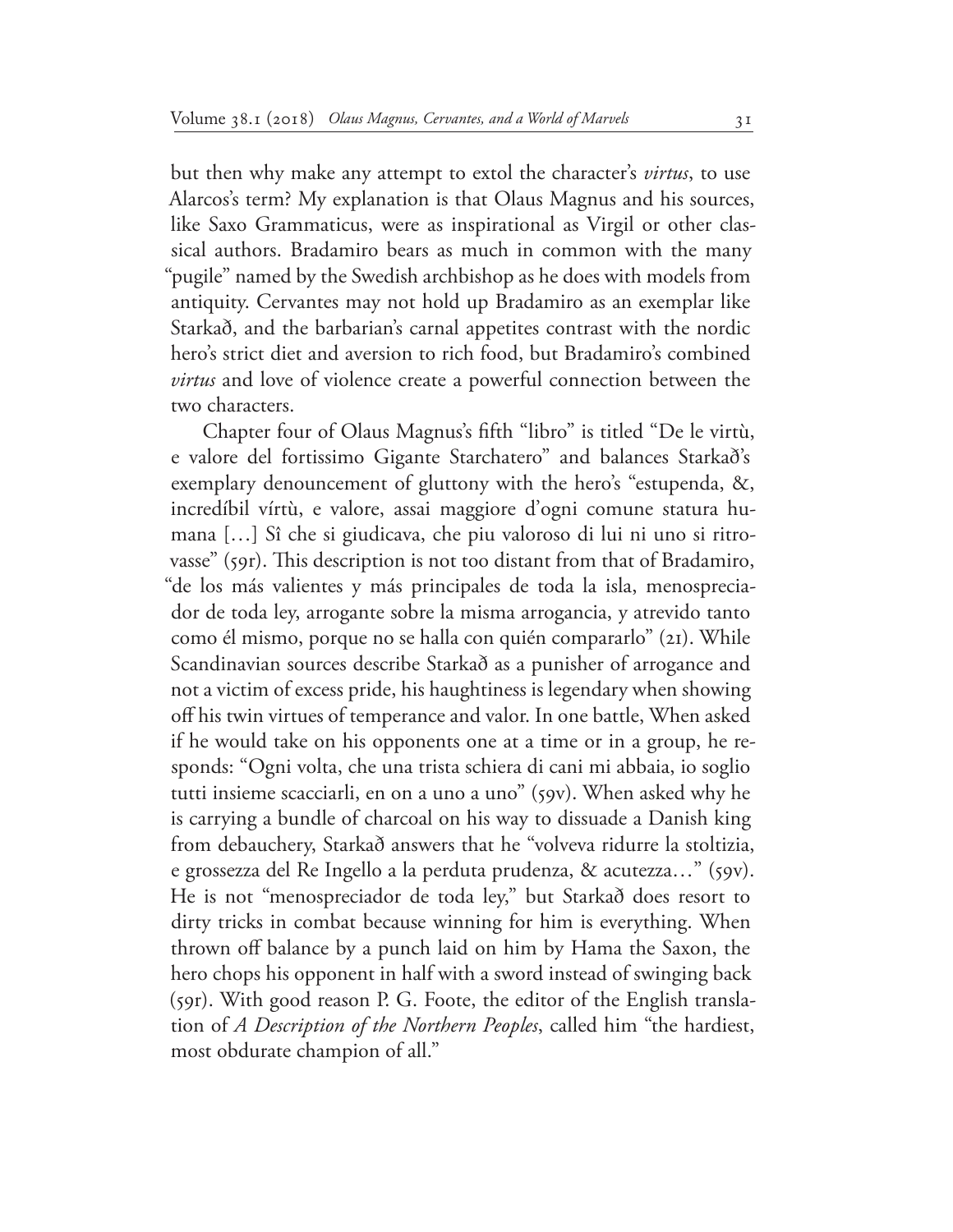In contrast to Starkað's long reign as a fghter, Bradamiro's life is cut short in a moment that Armstrong-Roche calls reminiscent of Antinous's death in the opening of book 22 of the *Odyssey* (Armstrong-Roche 130). While the specifc action may be drawn from a classical source, the character-types involved are quite diferent. Odysseus the archer bears little resemblance to the "bárbaro governador," but this gap can be explained because "in ways large and small we can detect the will to rewrite epic" (130). All the while, it seems unlikely that Cervantes "afcionado a leer aunque sean los papeles rotos de las calles" would stop short at Homer, Virgil, and Heliodorus in his rewriting process (1: 9). If reinterpreting and incorporating Virgil required a thorough "reelaboración globalizadora" (Alarcos 283), then mixing in details from Olaus Magnus seems wholly appropriate for Cervantes when he was constructing forceful and potentially violent characters.

Taking a closer look at of *A Description of the Northern Peoples* can also make us reconsider Cervantes's use of witches and wizards in *Los trabajos de Persiles y Sigismunda*. The most prominent example is that of Rutilio's story in book one, chapter 8, of how he was carried through the air by a witch who later turned into a wolf. Instead of adding to the scholarship on werewolves in the novel, I cite an embedded declaration in the same narrative that, "Puedes, buen hombre, dar infnitas gracias al Cielo por haberte librado del poder destas maléfcas hechiceras, de las cuales hay mucha abundancia en estas setentrionales partes" (60). Outside of the story's frame, one of Rutilio's listeners, Mauricio, dismisses the true existence of werewolves, but explains their appearance through, "la fuerza de los hechizos de los maléfcos y encantadores, que los hay, nos hace ver una cosa por otra" (101). From this moment in the novel, the debate about men transforming into animals remains strong, but the existence of sorcerers is not severely questioned in the same manner. Olaus Magnus is often treated by modern scholars as a sort of proto-ethnographer or proto-folklorist, but in his *Description*, he does more than offer descriptions of customs and superstitions. He tells stories of sorcerers, just as the characters do in *Persiles y Sigismunda*. In the novel, there is an ebb and flow between the genres of romance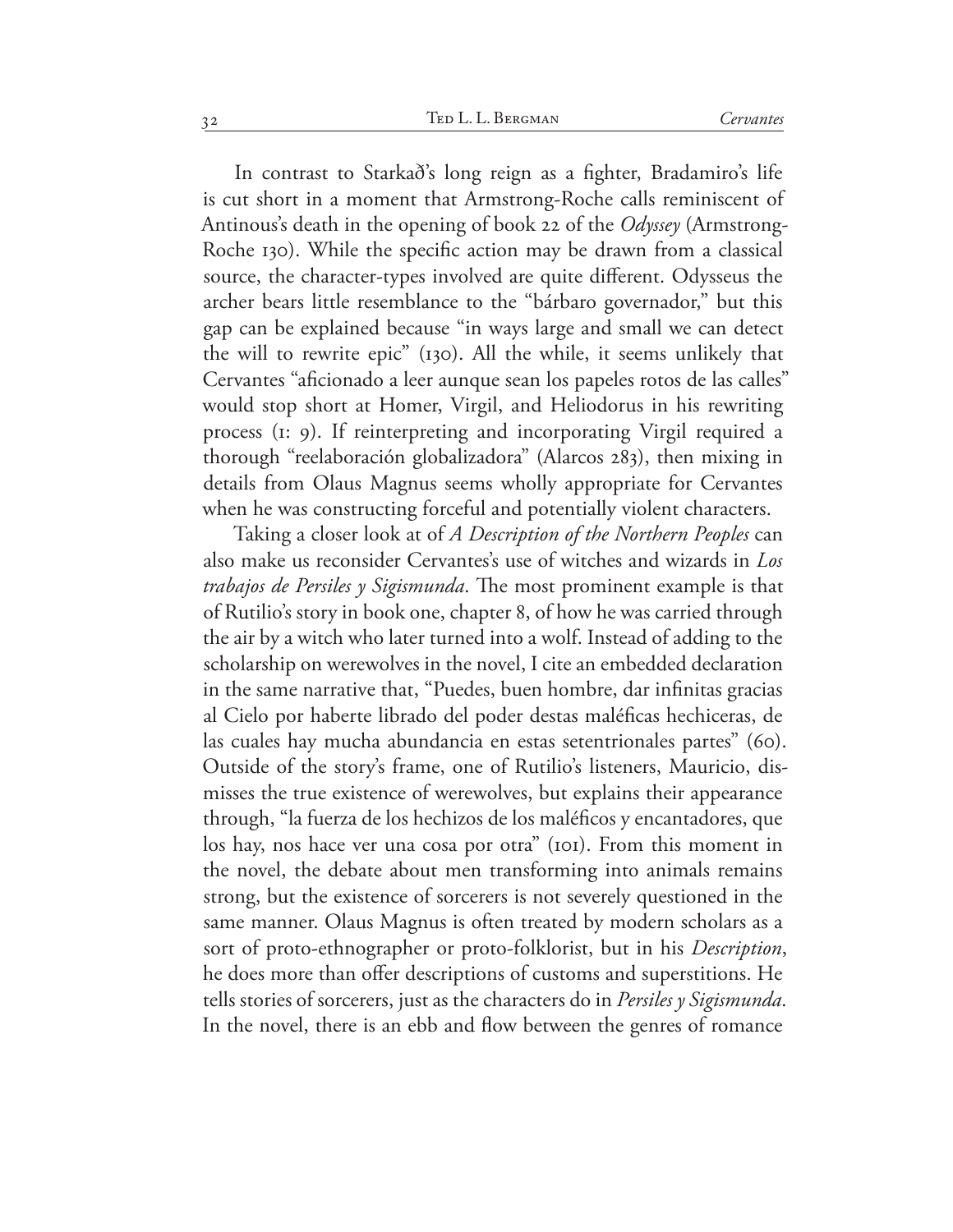and miscellany, or travel literature, which may sway Cervantes towards adopting one mode or another, disguising the origins of his inspiration.

One example of the author's obfuscation is the creation of Cenotia, a sorceress character who is clearly identifed as a *morisca* from Granada and on the run from the Spanish Inquisition. As Lozano Renieblas (citing Avalle-Arce) points out, Cenotia is not the frst such witch from Granada created by Cervantes (*Cervantes y el mundo* 145), but we may want to reconsider her role as someone who imports exotic Mediterranean magic to the North. She is not a true outsider if we interpret her as akin to "destas maléfcas hechiceras, de las cuales hay mucha abundancia en estas setentrionales partes," and from this critical point of view, Cervantes's North is a place that has room for plenty of witches (Cervantes 60). This is not simply because the magic arts form a detail found on one of Olaus Magnus's "listado de costumbres," to borrow Lozano Reniebla's wording (*Cervantes y el mundo* 143). Instead, "el autor construye una historia y unos personajes con un conjunto de ritos y costumbres que defnen su carácter y están en consonancia con las de las inmediaciones del lugar de donde dicen ser originarios" (142). The North is a region that invites magical practice through its very geographical essence. This essence is a perfect medium through which the factual miscellany genre can be reconciled with romance through a preponderance of marvels, as much in *A Description of the Northern Peoples* as in *Persiles y Sigismunda*.

The same essence allows for the possibility that Olaus Magnus's work inspired Cervantes's novel's own hybridity in part, and also explains a possible origin for some of the seeming contradictions therein. Judith A. Whitenack writes that in Cervantes's works overall,

the world of magic and enchantment, as Américo Castro observed long ago, seems to have fascinated Cervantes, which might partially explain his attraction to the *libros de caballerías*. Several of his other works also contain various references to magic and the supernatural. Naturally in those days of Tridentine strictures on imaginative literature and the dangers of Inquisitional investigation to suspected practitioners of magic, an author could hardly allow the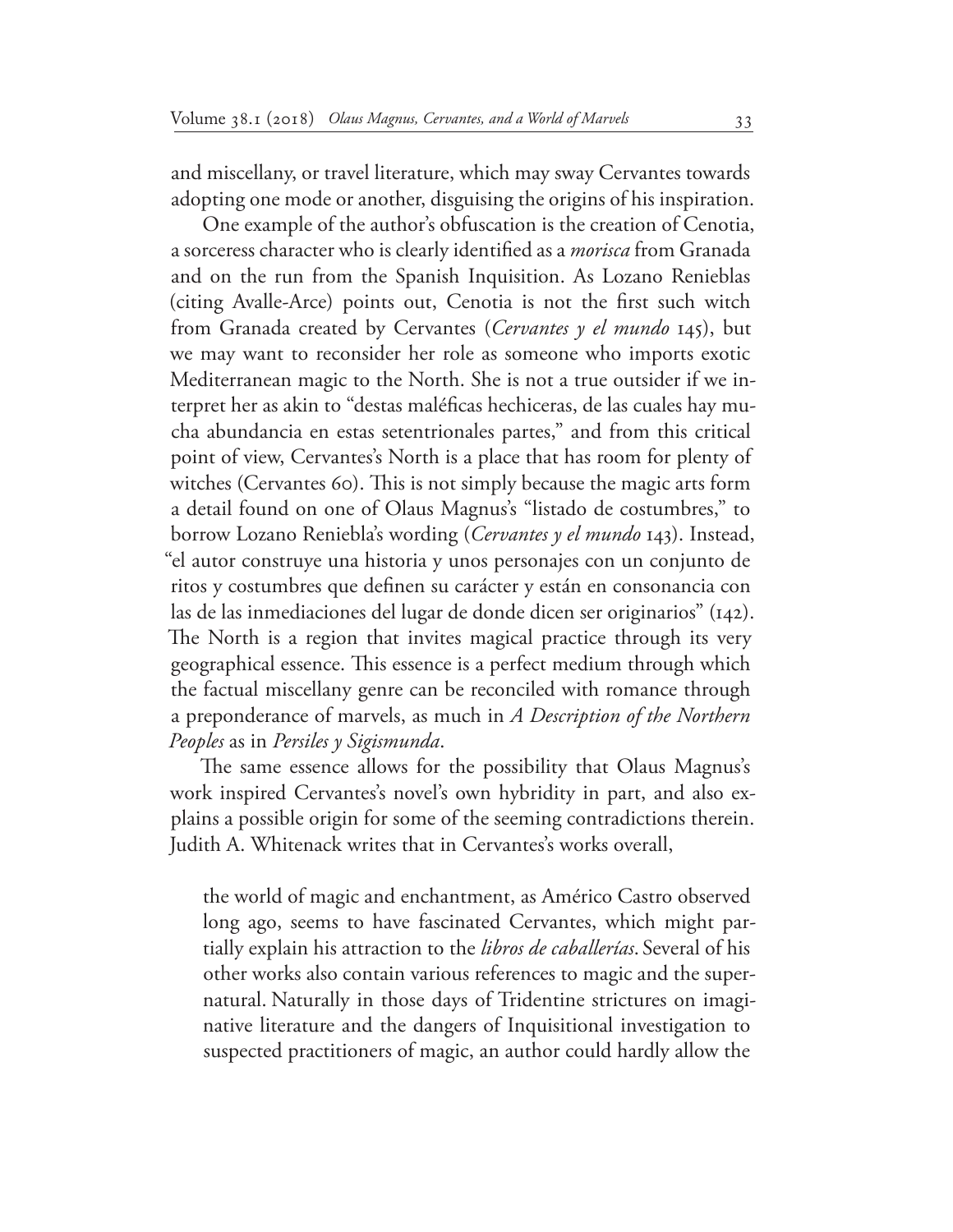presence of efficacious magic in his works, and Cervantes therefore always weakens or questions its efects within his plots. (81)

From what we have seen from Olaus Magnus's portrayals of effcacious magic, albeit extracted from a legendary past, there is no prohibition in publishing a book—in Rome no less—that eschews the obligation to "always weaken or question the efects" of magic. If Cervantes followed the model of *A Description of the Northern Peoples*  to any degree, he probably felt less pressure to qualify his tales of magic than some critics have supposed. In his article, "Magic in the Spanish Golden Age: Cervantes's Second Thoughts," Stephan Harrison writes,

Inconsistencies we have noted in the statement of the theme of freewill and in the rationalization of fantastic events themselves, and the disparity that still remains in the novel between theoretical statements on magic and the role it efectively plays in the story, should all be taken as signs that this aspect of revision was Cervantes's last work on the novel, and that he was probably unable to complete it (61).

I would argue that the Spaniard did not see the Swedish archbishop's plentiful tales of wizards, witches, and magical giants as plagued with 'inconsistencies,' but rather as compelling storytelling in the romance tradition without the need for constant qualifcation. For this reason, as modern critics, I think that we should feel less obligated to demand from Cervantes any obsessive fact-checking, or doctrinal looking back over his shoulder, any more than we would demand the same of the archbishop, who does mention the diabolical origin of magic, but does little to question its overall presence and efficacy.

As much as serpents, dragons, and sea monsters represent marvels, and form an overlap between romance and Olaus Magnus's work, I have not dedicated much space to them in this study. This is because the subject has already been thoroughly investigated by Lozano Renieblas in the context of the *náufrago*, the only beast approaching a dragon or serpent in *Persiles y Sigismunda* (*Cervantes y el mundo* 148-52). Perhaps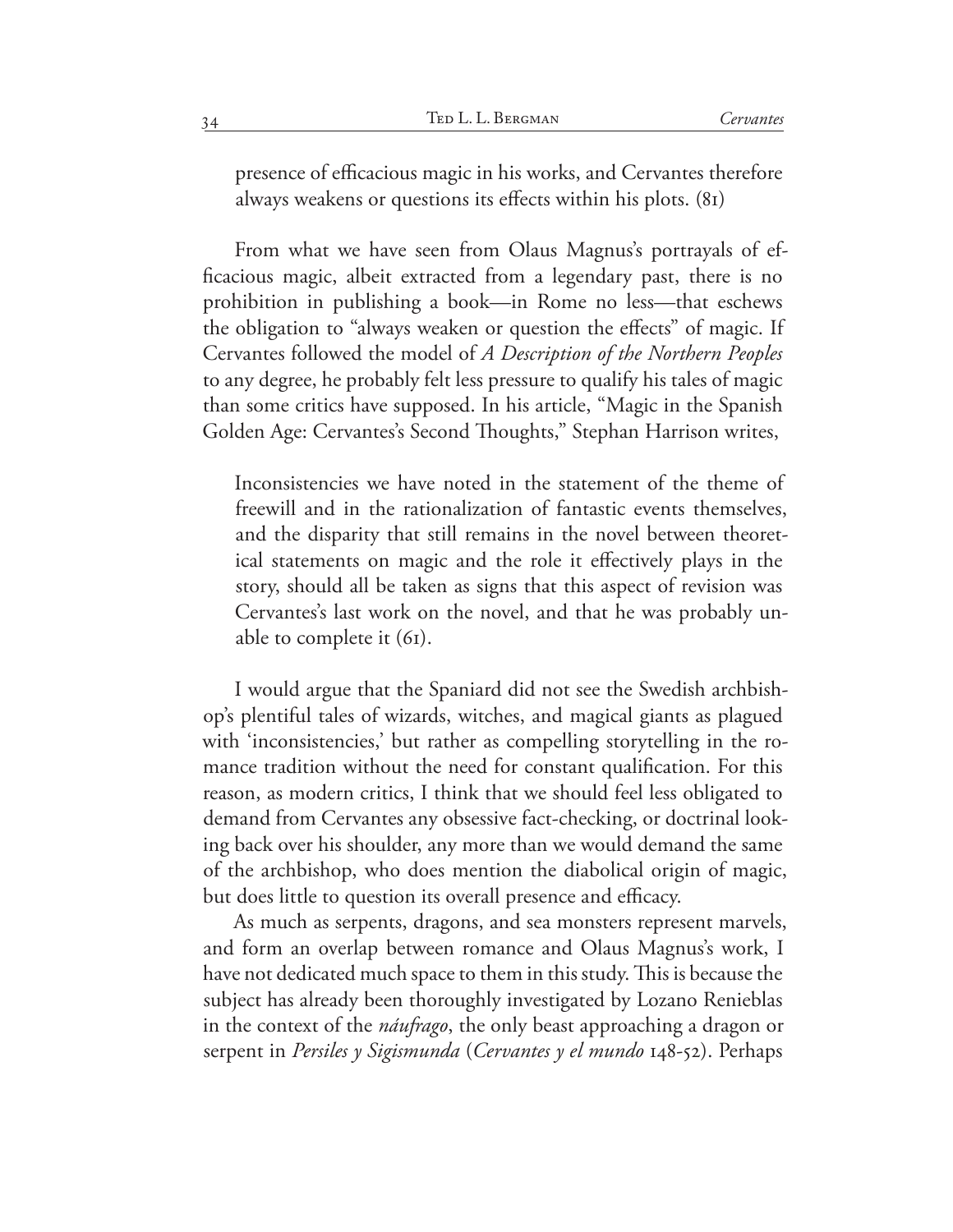the only thing that I can add, or emphasize, is what Lozano Renieblas writes about the sea monster's appearance in Periandro's narration as evidence of the character's capacity to "fantasear" or his ability to relieve Cervantes from having to 'convertir la imposibilidad de lo narrado en capacidad fabuladora' (152). Certainly, Cervantes had to contend with how a story of sea monsters might afect the verisimilitude of his overarching narrative of pilgrimage from the *septentrión* to Rome; but he would have received some consolation from Olaus Magnus's own assurances to the reader. In the same sentence in which he describes how the *fsitere* or *priste* can swamp ships, or at least endanger the crew, with its overwhelming water spout, the archbishop insists, 'Nè ciò è maraviglioso, perche questo Priste, secondo che testifca Vincenzio, é una fera di tanta altezza' and can raise itself to such a height and spray so much water that it is 'come un diluvio' (fol. 263r). It is almost as though the author, perhaps like Cervantes on occasion, feels that he has sailed too far into the sea of marvels, perhaps even into the realm of romance, and must turn back if he is to maintain some balance between diferent genres and infuences in his writing.

Such generic movement need not be accompanied by anxiety, based on either Church doctrine or classical literary precepts. In both its Latin (1555) and Italian (1565) versions, *A Description of the Northern Peoples* is titled a *Historia*, but it is the respective subtitles that really tell the whole story in terms of its likely reception from a reader like Cervantes. The Latin subtitle is: "Earumque diversis statibus, conditionibus, moribus, ritibus, superstitionibus, disciplinis, exercitiis, regimini, victu, bellis, structuris, instrumentis, ac mineris metallicis & rebus mirabilibus, necnon universis penè animalibus in Septentrione de genitbus, eorumque natura." The Italian subtitle is much shorter and emphasizes one particular aspect: "Opera molto dilettevole per le varie & mirabili cose, molto diverse dalle nostre, che in essa si leggono." *Los trabajos de Persiles y Sigismunda* is subtitled "Historia Septentrional," but is not the dry, fact-flled miscellany implied by the Latin subtitle of the 1555 edition of Olaus Magnus's *Historia*. The novel is, especially in its frst half, much more an "opera molto dilettevole per le varie & mirabili cose, molto diverse dalle nostre."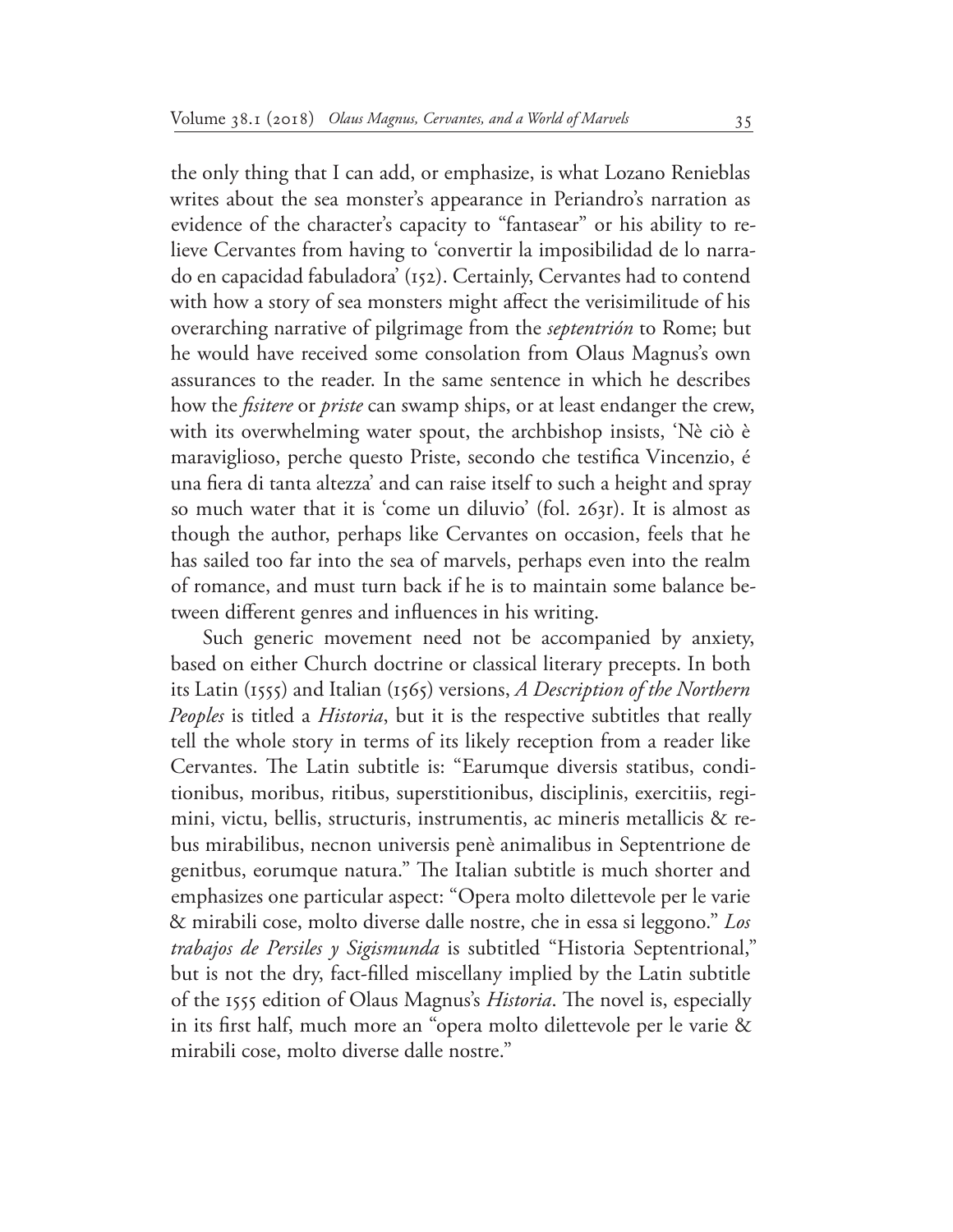Much has been written on Cervantes's use of marvel and romance, and the degree to which these can interfere or reconcile with particular artistic aims, such as verisimilitude and the honoring of classical tradition. The studies will continue, and so will the debates about Cervantes's infuences and motivations regarding his genre-mixing and artistic vision. While the purpose of this study has been to join such debates in a rather narrow sense, the hope here is that Olaus Magnus can now be included in a broader context as a source of literary inspiration and not just a source of marvelous information. In the prologue to his novel number 72 in his collection of *Novelle*, Matteo Bandello writes, "E se mai fu età ove si vedessero di mirabili e diferenti cose, credo io che la nostra età sia una di quelle, nella quale molto più che in nessun'altra, cose degne di stupore, di compassione e di biasimo accadono" (665). Bandello was commenting upon the religious-political landscape of Europe, but his "age of marvels" can equally be applied to the times and places that infuse the imaginations of both Cervantes and Olaus Magnus, and bind them together through a shared sense of wonder.

> University of St. Andrews tb59@st-andrews.ac.uk

## Works Cited

- Ahlenius, Karl J. M. *Olaus Magnus och Hans Framställning af Nordens Geograf; Studier i Geografens Historia*. Uppsala: Almqvist & Wiksells, 1895.
- Alda Heikkilä, María del Carmen Díaz de. "'Ultima Thule' y el Contexto Nórdico de *Los Trabajos de Persiles y Sigismunda*." *Volver a Cervantes: Actas del IV Congreso Internacional de la Asociación de Cervantistas: Lepanto, 1-8 de octubre de 2000*. Ed. Antonio Pablo Bernat. 2 vols. Palma: Universitat de les Illes Balears, 2001. 2: 875-886.
- Armstrong-Roche, Michael. *Cervantes' Epic Novel: Empire, Religion and the Dream Life of Heroes in Persiles*. Toronto: U of Toronto P, 2009.
- Bandello, Matteo. *Novelle Di Matteo Bandello*. Firenze: Borghi, 1832.
- Berenguer Carisomo, Arturo. *Cervantes y la humanización de la caballería: LOS TRABA-JOS DE PERSILES <sup>Y</sup> SIGISMUNDA*. Buenos Aires: Universidad del Salvador, 1995.
- Bouza, Fernando. *Imagen y propaganda: Capítulos de historia cultural del reinado de Felipe II*. Móstoles: AKAL, 1998.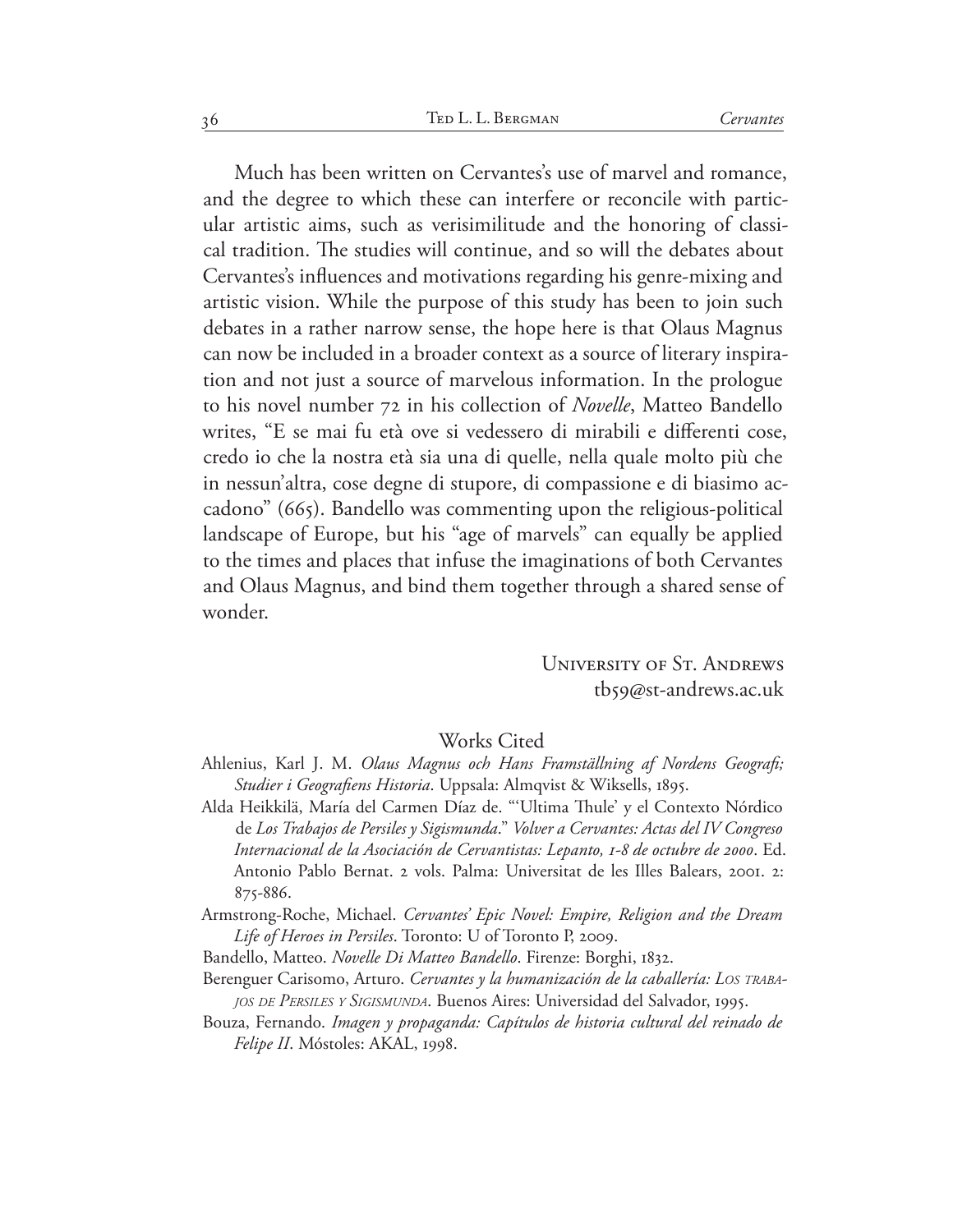- Carmona Domínguez, José María. *Libro de Privilegios de la encomienda de Tocina, 1242-1692*. Sevilla: Diputación de Sevilla, 1999.
- Cátedra, Pedro M. *Nobleza y lectura en tiempos de Felipe II: La biblioteca de don Alonso Osorio marqués de Astorga*. Junta de Castilla y León, Consejería de Educación y Cultura: 2002.
- Cervantes Saavedra, Miguel de. *Persiles y Sigismunda*. Ed. Rudolph Schevill and Adolfo
- Bonilla. Madrid: Bernardo Rodríguez, 1914. <http://www.cervantesvirtual.com/obra/ persiles-y-sigismunda--0/> Web.
- Dudley, Edward J. *Te Endless Text: DON QUIXOTE and the Hermeneutics of Romance.*  Albany: State U of New York P, 1997.
- Forcione, Alban K. *Cervantes, Aristotle, and the PERSILES*. Princeton: Princeton UP, 1970.
- Fuchs, Barbara. *Romance*. New York: Routledge, 2004.
- Gallardo, Bartolomé José. *Ensayo de una biblioteca española de libros raros y curiosos*. 4 vols. Vol. 4. Madrid: Tello, 1889.
- Granlund, John, and G. R. Crone. "The *Carta Marina* of Olaus Magnus." *Imago Mundi* 8 (1951): 35-43. Web.
- Harrison, Stephen "Magic in the Spanish Golden Age: Cervantes's Second Thoughts." *Renaissance and Reformation / Renaissance et Réforme* 16.1 (1980): 47-64.
- Hodgen, Margaret T. "Johann Boemus (f. 1500): An Early Anthropologist." *American Anthropologist* 55.2 (1953): 284-94. Web.
- Johnston, Michael D. "La retórica del saber en el Jardín de fores curiosas de Torquemada." *Journal of Hispanic Philology* 3 (1978): 69-83.
- Kalinke, Marianne E. *Bridal-quest Romance in Medieval Iceland*. Ithaca: Cornell UP, 1990.
- Lozano Renieblas, Isabel. *Cervantes y el mundo del PERSILES*. Alcalá de Henares: Centro de Estudios Cervantinos, 1998.
- —. "Sobre El barnaclas del *Persiles*." *Nueva Revista de Filología Hispánica* 42.1 (1994): 143-50.
- Magnus, Olaus. *A Description of the Northern Peoples, Rome 1555*. Ed. Peter Foote and John Granlund. Trans. Peter Fisher and Humphrey Higgens. London: Hakluyt Society, 1998.
- —. *Historia de gentibus septentrionalibus*. Rome: Joannes Maria de Viottis, 1555.
- —. *Historia de las gentes septentrionales*. Trans. Lorenzo de San Pedro. 2 vols. 1601(?). Ms. Fundación Lázaro Galdiano, Madrid.
- —. *Historia delle genti et della natura delle cose settentrionali*. Vencice: Appresso i Giunti, 1565.
- —. *Opera breve*. Venice: Giovanni Thomaso, 1539.
- —. Storia del costumi dei populi settentrionali. Venice: Francesco Bindoni, 1561.
- Mano González, Marta de la. *Mercaderes e Impresores de Libros en la Salamanca del Siglo XVI*. Salamanca: Universidad de Salamanca, 1998.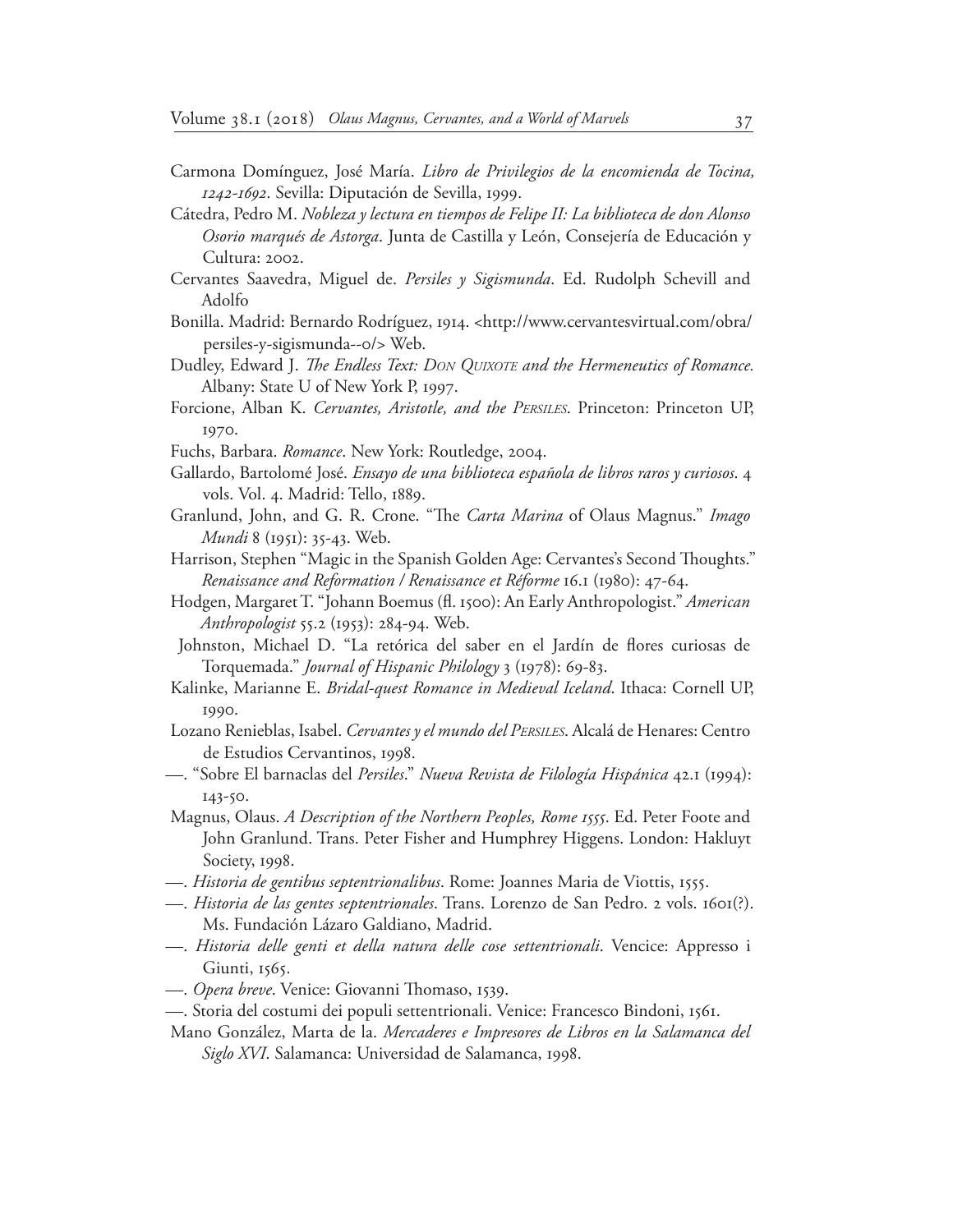- Marguet, Christine. "Voyage, aventure et poétique dans le roman byzantin." In Meunier, Philippe, and Jacques Soubeyroux. *Le voyage dans le monde ibérique et ibéro-américain: Actes du XXIXE Congrès de la Société des hispanistes français, Saint-Etienne, 19-20-21 mars 1999*. Saint-Etienne: Publications de l'Université de St-Etienne, 1999.
- Mata Induráin, Carlos. "El soneto de Cervantes 'A la entrada del Duque de Medina en Cádiz': Análisis y anotación flológica." *Cervantes y Andalucía: Biografía, escritura y recepción: Actas del Coloquio Internacional, Estepa, diciembre de 1998*. E. Pedro Ruiz Pérez. Estepa: Ayuntamiento de Estepa, 1998. 143-63.
- Miekkavaara, Leena. "Unknown Europe: The Mapping of the Northern Countries by Olaus Magnus in 1539." *Belgeo* [online version] 3-4: 2008. 22 May, 2013. Web. Accessed 28 September, 2016. <http://belgeo.revues.org/7677>.
- Pettas, William A. *A Sixteenth-Century Spanish Bookstore: Te Inventory of Juan de Junta*. Philadelphia: American Philosophical Society, 1995.
- Riley, E. C. *Cervantes's Teory of the Novel*. Oxford: Clarendon, 1962.
- Rojo Vega, Anastasio. "Manuscritos y problemas de edición en el siglo XVI," *Castilla: Estudios de literatura* 19 (1994): 129-157.
- —. "Sobre los Duques de Béjar y sobre Miguel de Cervantes." Internet Resource. Accessed 4 Februrary, 2018. <www.anastasiorojo.com>.
- Rueda Ramírez, Pedro. "Las estampas o ver por papel: La llegada de grabados a tierras americanas en los siglos XVI-XVII." *Representaciones: Revista de Estudios sobre Representaciones en Arte, Ciencia y Filosofía* 2.1 (2006): 35-58.
- Sacchetti, Maria A. *Cervantes' PERSILES <sup>Y</sup> SIGISMUNDA: A Study of Genre*. Woodbridge: Tamesis, 2001.
- Saxo, Grammaticus, Karsten Friis-Jensen, and Peter Fisher. *Gesta Danorum: Te History of the Danes*. Oxford: Oxford UP, 2015.
- Tasso, Torquato. *I Dialoghi di Torquato Tasso*. Ed. Cesare Guasti. 2 Vols. Florence: Felice Le Monnier, 1858.
- —. *Il Mondo Creato*. Ed. Benedetto Menzini. 2 Vols. Firenze: G. Galletti, 1825.
- —. *Il Re Torrismondo*. Ed. Vercingetorige Martignone. Parma: Fondazione Pietro Bembo, 1993.
- —. *King Torrismondo*. Ed. Maria C. Passaro Pastore. New York: Fordham UP, 1997.
- Torquemada, Antonio de, and Enrique Suárez Figaredo, Eds. "Jardín de fores curiosas." *Lemir: Revista de Literatura Española Medieval y del Renacimiento* 16 (2012): 605-834. Web.
- —. *Jardín de fores curiosas*. Antwerp: Juan Corderio, 1575.
- *Universal Short Title Catalogue*. Dir. Andrew Pettegree. Co-Dir. Malcolm Walsby. U of St Andrews, Scotland: USTC, 2016. <http://ustc.ac.uk/>. Accessed 5 March 2016. Web.
- Vidal y Díaz, Alejandro de. *Memoria Historica de la Universidad de Salamanca: Redactada en virtud de encargo del Sr. D. Vincente Lobo, Rector*. Salamanca: Oliva, 1869.